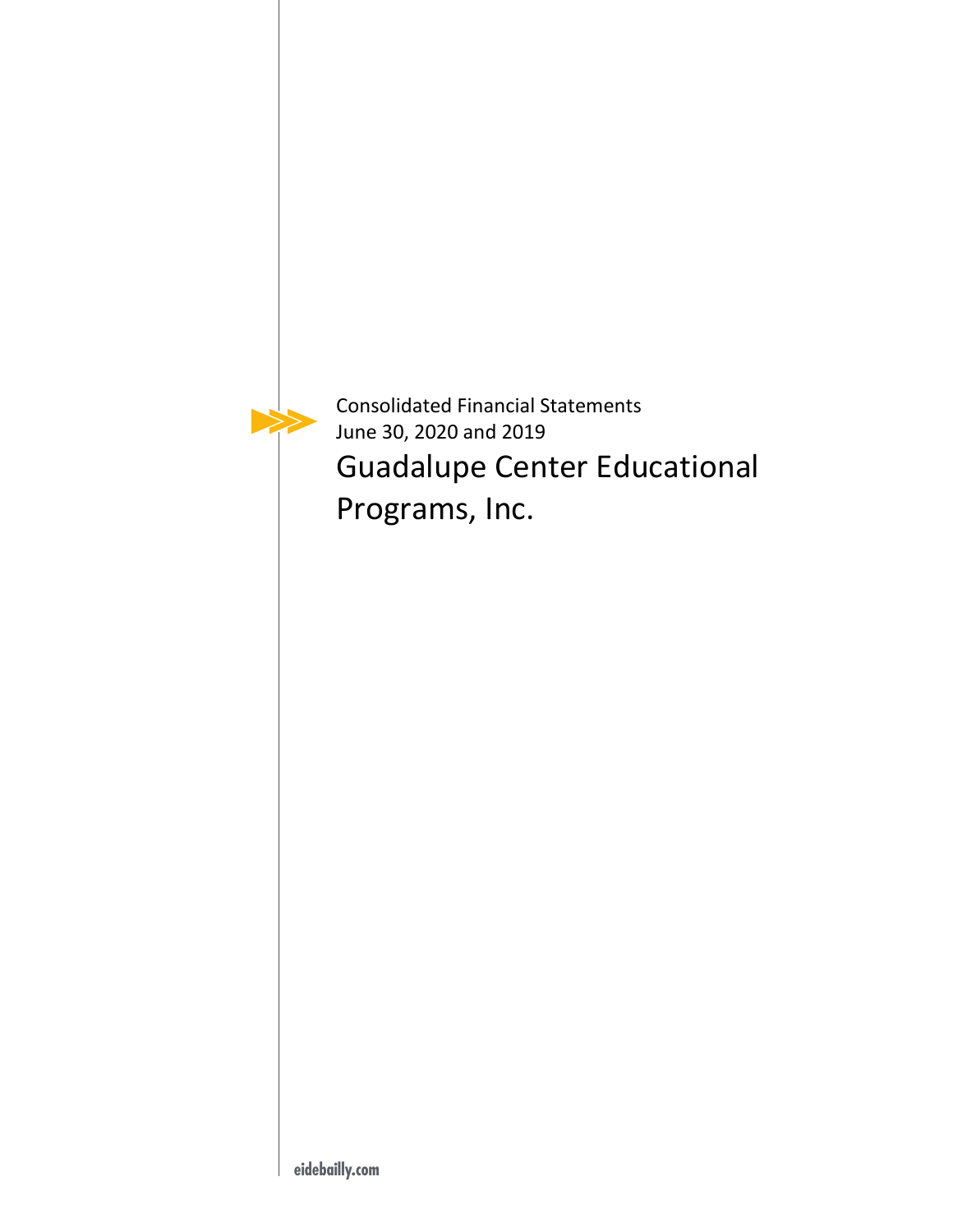| <b>Consolidated Financial Statements</b> |  |
|------------------------------------------|--|
|                                          |  |
|                                          |  |
|                                          |  |
|                                          |  |
|                                          |  |
| Supplementary Information                |  |
|                                          |  |
|                                          |  |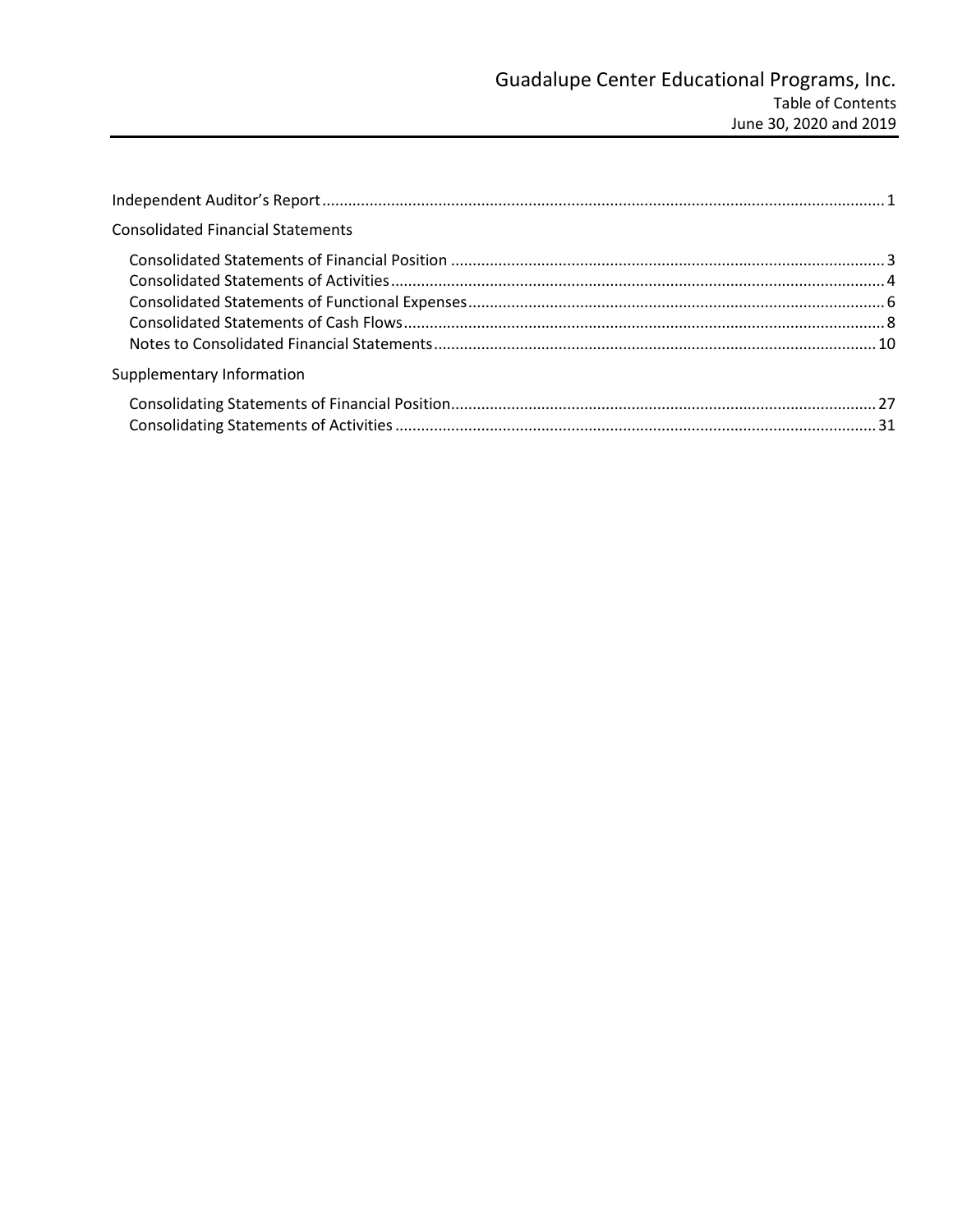

**CPAs & BUSINESS ADVISORS** 

#### **Independent Auditor's Report**

<span id="page-2-0"></span>The Board of Directors Guadalupe Center Educational Programs, Inc. Salt Lake City, Utah

#### **Report on the Consolidated Financial Statements**

We have audited the accompanying consolidated financial statements of Guadalupe Center Educational Programs, Inc. (a nonprofit organization) which comprise the consolidated statements of financial position as of June 30, 2020 and 2019, and the related consolidated statements of activities, functional expenses, and cash flows for the years then ended, and the related notes to the consolidated financial statements.

#### **Management's Responsibility for the Consolidated Financial Statements**

Management is responsible for the preparation and fair presentation of these consolidated financial statements in accordance with accounting principles generally accepted in the United States of America; this includes the design, implementation, and maintenance of internal control relevant to the preparation and fair presentation of consolidated financial statements that are free from material misstatement, whether due to fraud or error.

#### **Auditor's Responsibility**

Our responsibility is to express an opinion on these consolidated financial statements based on our audits. We conducted our audits in accordance with auditing standards generally accepted in the United States of America. Those standards require that we plan and perform the audit to obtain reasonable assurance about whether the consolidated financial statements are free from material misstatement.

An audit involves performing procedures to obtain audit evidence about the amounts and disclosures in the consolidated financial statements. The procedures selected depend on the auditor's judgment, including the assessment of the risks of material misstatement of the consolidated financial statements, whether due to fraud or error. In making those risk assessments, the auditor considers internal control relevant to the entity's preparation and fair presentation of the consolidated financial statements in order to design audit procedures that are appropriate in the circumstances, but not for the purpose of expressing an opinion on the effectiveness of the entity's internal control. Accordingly, we express no such opinion. An audit also includes evaluating the appropriateness of accounting policies used and the reasonableness of significant accounting estimates made by management, as well as evaluating the overall presentation of the consolidated financial statements.

We believe that the audit evidence we have obtained is sufficient and appropriate to provide a basis for our audit opinion.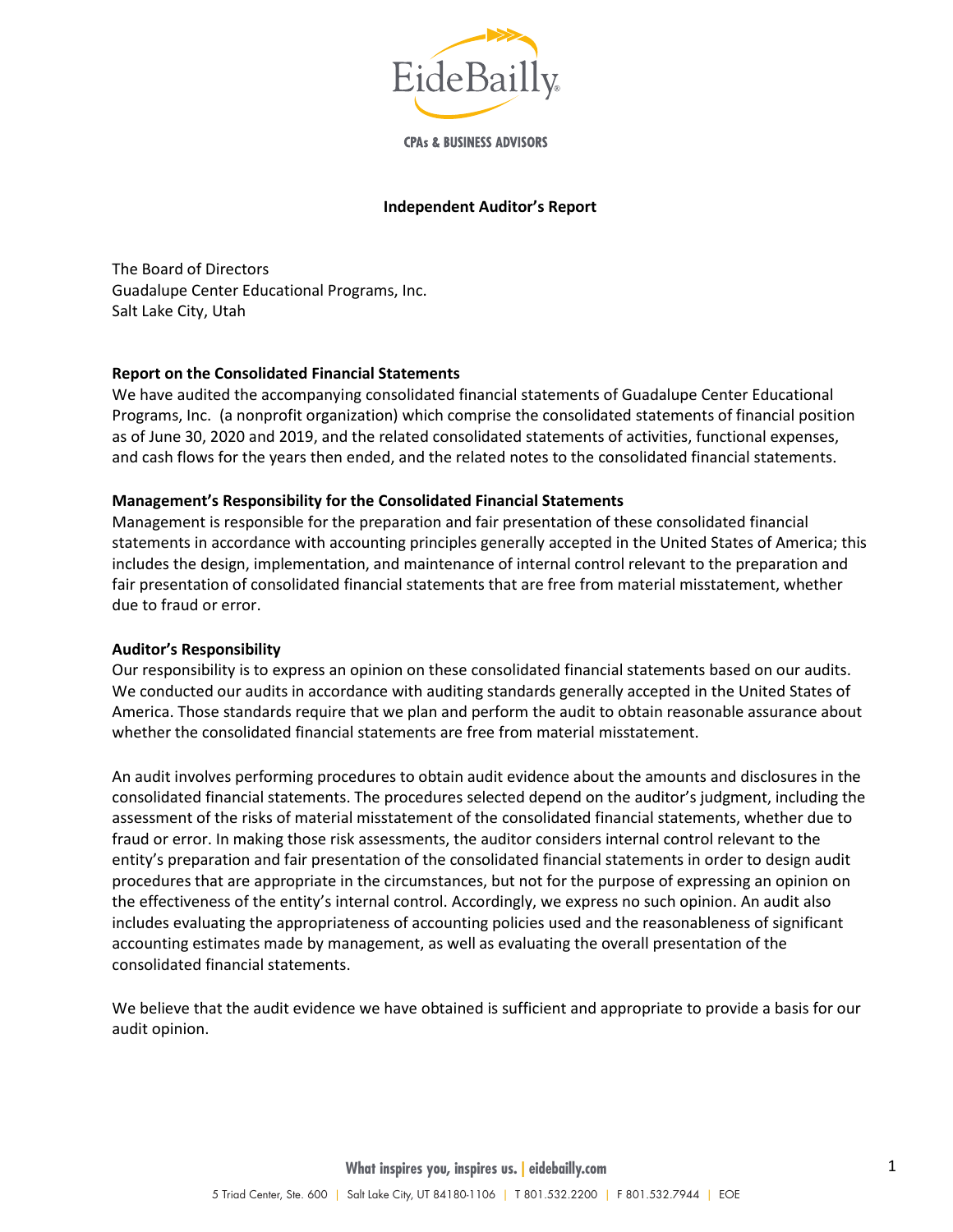### **Opinion**

In our opinion, the consolidated financial statements referred to above present fairly, in all material respects, the financial position of Guadalupe Center Educational Programs, Inc. as of June 30, 2020 and 2019, and the change in its net assets and its cash flows for the years then ended in accordance with accounting principles generally accepted in the United States of America.

#### **Other Matters**

#### **Report on Supplementary Information**

Our audit was conducted for the purpose of forming an opinion on the consolidated financial statements taken as a whole. The accompanying supplementary information shown on pages 27-34 is presented for purposes of additional analysis and is not a required part of the consolidated financial statements. Such information is the responsibility of management and was derived from and relates directly to the underlying accounting and other records used to prepare the consolidated financial statements. The information has been subjected to the auditing procedures applied in the audit of the consolidated financial statements and certain additional procedures, including comparing and reconciling such information directly to the underlying accounting and other records used to prepare the consolidated financial statements or to the consolidated financial statements themselves, and other additional procedures in accordance with auditing standards generally accepted in the United States of America. In our opinion, the information is fairly stated in all material respects in relation to the consolidated financial statements as a whole.

Each Sailly LLP

Salt Lake City, Utah January 7, 2021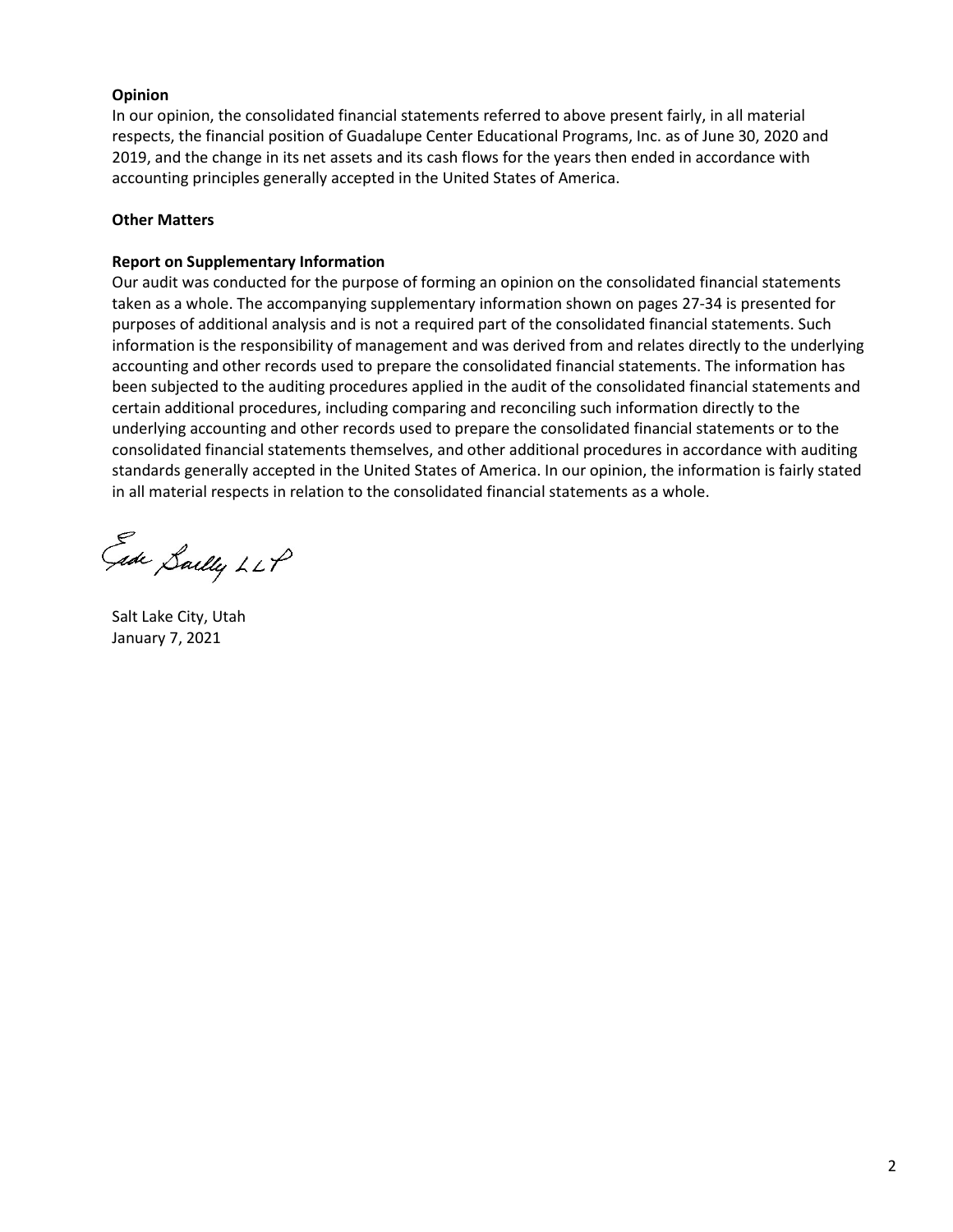<span id="page-4-1"></span><span id="page-4-0"></span>

|                                                              | 2020            | 2019             |
|--------------------------------------------------------------|-----------------|------------------|
| Assets                                                       |                 |                  |
| <b>Current assets</b>                                        |                 |                  |
| Cash and cash equivalents                                    | \$<br>1,340,434 | \$<br>736,728    |
| Restricted cash                                              | 18,111          | 58,500           |
| Government grants and contracts receivable                   | 382,685         | 241,535          |
| Contributions receivable                                     | 2,689           | 123,748          |
| Other receivables                                            | 5,801           | 4,585            |
| Prepaid expenses and deposits                                | 12,118          | 15,309           |
| <b>Total current assets</b>                                  | 1,761,838       | 1,180,405        |
| Property and equipment, net                                  | 6,842,721       | 7,098,901        |
| Note receivable                                              | 6,724,000       | 6,724,000        |
| Restricted cash                                              |                 | 18,111           |
| Investments                                                  | 540,110         | 396,196          |
| Endowment - investments                                      | 788,471         | 755,562          |
| Beneficial interest in assets held by recipient organization | 230,457         | 233,201          |
|                                                              | 16,887,597      | 16,406,376       |
| <b>Liabilities and Net Assets</b>                            |                 |                  |
| <b>Current liabilities</b>                                   |                 |                  |
| Accounts payable                                             | \$<br>36,673    | \$<br>19,049     |
| <b>Accrued liabilities</b>                                   | 383,396         | 287,550          |
| Deferred revenue                                             | 214,600         | 203,152          |
| Note payable - Paycheck Protection Program                   | 400,000         |                  |
| <b>Total current liabilities</b>                             | 1,034,669       | 509,751          |
| Long-term debt, less unamortized debt issuance costs         |                 |                  |
| of \$53,528 in 2020 and \$116,441 in 2019                    | 9,696,472       | 9,633,559        |
| <b>Total liabilities</b>                                     | 10,731,141      | 10,143,310       |
| Net assets                                                   |                 |                  |
| Without donor restrictions                                   |                 |                  |
| Undesignated                                                 | 4,902,430       | 4,815,643        |
| Board designated endowment                                   | 788,471         | 755,562          |
| Total net assets without donor restrictions                  | 5,690,901       | 5,571,205        |
| With donor restrictions                                      |                 |                  |
| Purpose restrictions                                         | 235,098         | 458,660          |
| Endowment                                                    | 230,457         | 233,201          |
| Total net assets with donor restrictions                     | 465,555         | 691,861          |
| Total net assets                                             | 6,156,456       | 6,263,066        |
|                                                              | 16,887,597      | 16,406,376<br>S. |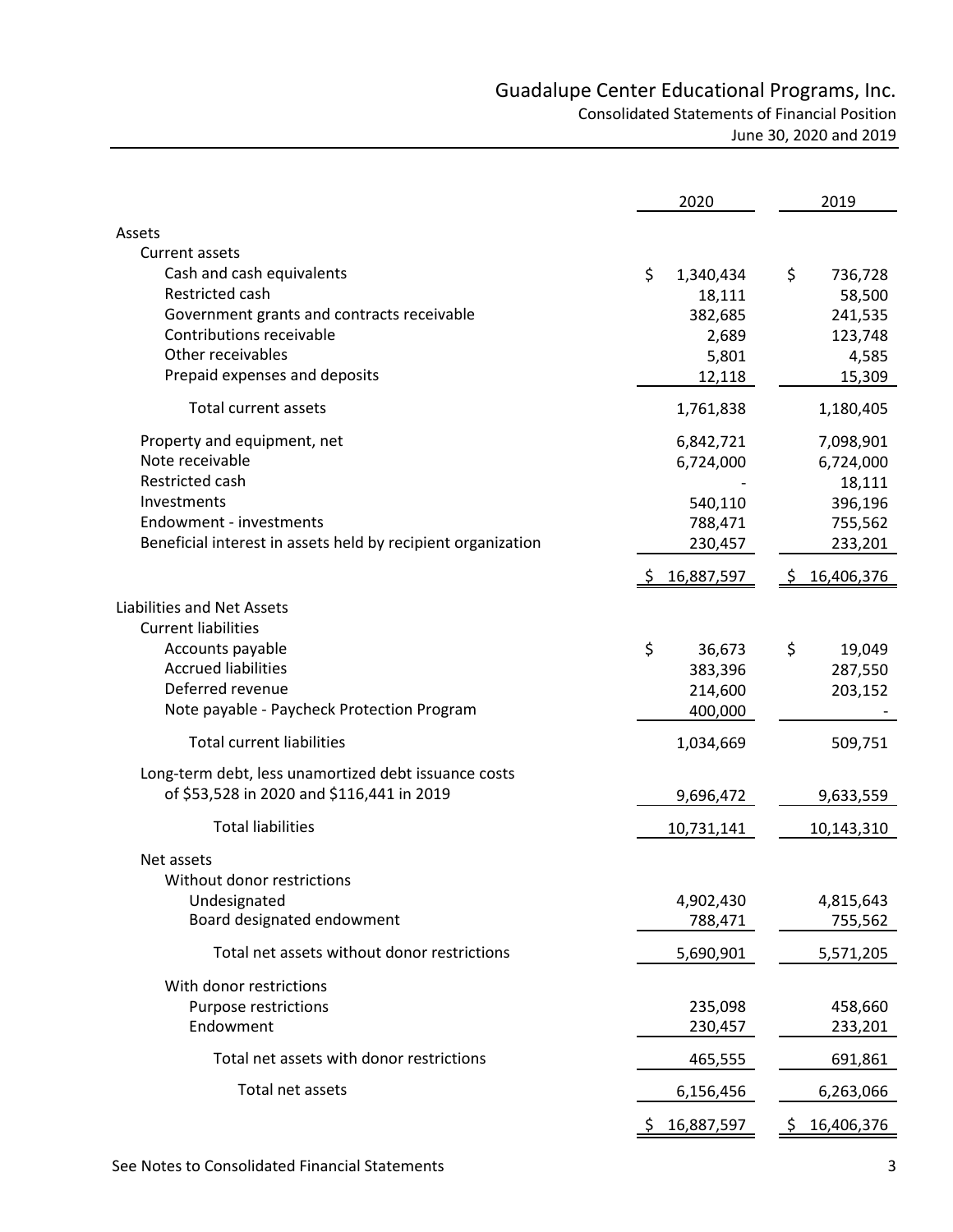<span id="page-5-0"></span>

|                                                             | 2020          |    | 2019      |
|-------------------------------------------------------------|---------------|----|-----------|
| Net Assets Without Donor Restrictions                       |               |    |           |
| Public support                                              |               |    |           |
| Private donations                                           | \$<br>370,356 | \$ | 28,326    |
| Other                                                       | 3,680         |    |           |
| Revenue                                                     |               |    |           |
| Interest income                                             | 96,783        |    | 97,490    |
| Net investment return                                       | 65,279        |    | 67,267    |
| Other                                                       | 4,236         |    | 2,667     |
| Special events revenue                                      | 118,599       |    | 164,538   |
| Less costs of direct benefits to donors                     | (15,685)      |    | (35, 773) |
|                                                             | 643,248       |    | 324,515   |
| Net Assets Released from Restrictions                       |               |    |           |
| <b>Restrictions satisfied</b>                               | 4,981,905     |    | 4,450,533 |
| Total public support and revenue without donor restrictions | 5,625,153     |    | 4,775,048 |
| Expenses                                                    |               |    |           |
| Program services                                            |               |    |           |
| <b>Guadalupe Charter School</b>                             | 3,558,454     |    | 3,296,731 |
| <b>Adult Education Program</b>                              | 547,438       |    | 528,476   |
| Preschool Program                                           | 577,878       |    | 349,230   |
| <b>Toddler Beginnings</b>                                   | 189,602       |    | 189,412   |
| In-Home Program                                             | 264,997       |    | 282,990   |
| Total program services                                      | 5,138,369     |    | 4,646,839 |
| <b>Supporting services</b>                                  |               |    |           |
| Management and general                                      | 164,944       |    | 189,440   |
| Fundraising                                                 | 202,144       |    | 194,669   |
| Total supporting services                                   | 367,088       |    | 384,109   |
| <b>Total expenses</b>                                       | 5,505,457     |    | 5,030,948 |
| Change in Net Assets Without Donor Restristions             | 119,696       |    | (255,900) |

(Continued)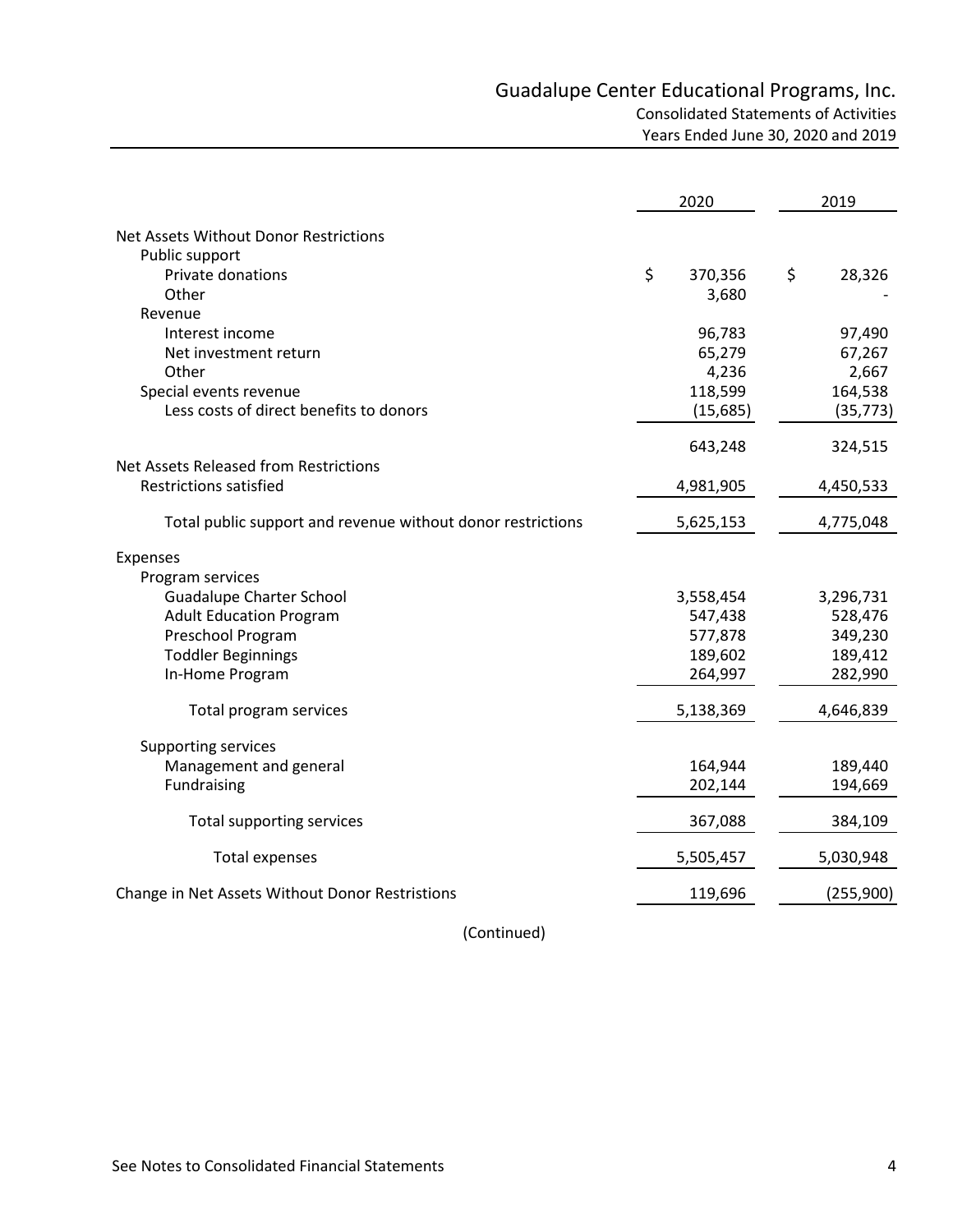|                                                                  | 2020          | 2019          |
|------------------------------------------------------------------|---------------|---------------|
| With Donor Restrictions - Purpose Restrictions<br>Public support |               |               |
| Private donations                                                | \$<br>687,895 | \$<br>864,666 |
| United Way<br>Public grants and contracts                        |               | 290,351       |
| Charter School - federal funding                                 | 577,348       | 552,756       |
| Charter School - state funding                                   | 2,748,915     | 2,447,669     |
| Other government funding                                         | 737,306       | 338,327       |
| Net Assets Released from Restrictions                            |               |               |
| <b>Restrictions satisfied</b>                                    | (4,981,905)   | (4,450,533)   |
| Change in Net Assets With Donor Restrictions from Operations     | (230, 441)    | 43,236        |
| Change in Interest in Net Assets of Recipient Organization       | 4,135         | 13,688        |
| Change in Net Assets With Donor Restrictions                     | (226, 306)    | 56,924        |
| Change in Net Assets                                             | (106, 610)    | (198, 976)    |
| Net Assets, Beginning of Year                                    | 6,263,066     | 6,462,042     |
| Net Assets, End of Year                                          | 6,156,456     | 6,263,066     |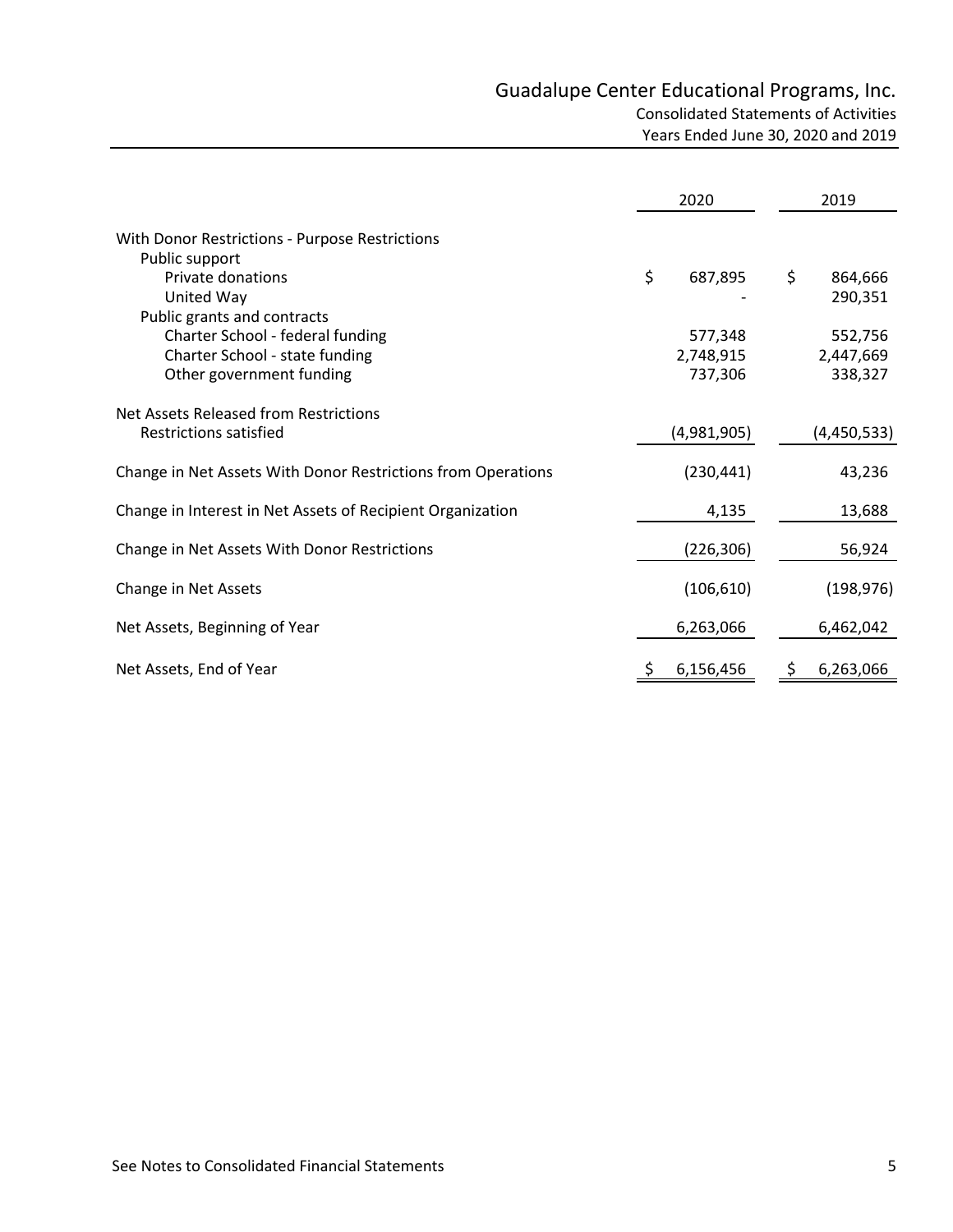# Guadalupe Center Educational Programs, Inc. Consolidated Statement of Functional Expenses Year Ended June 30, 2020

<span id="page-7-0"></span>

|                                                                                                |                                |                               |                      | <b>Program Services</b>  | <b>Supporting Services</b> |             |                              |             |               |                   |
|------------------------------------------------------------------------------------------------|--------------------------------|-------------------------------|----------------------|--------------------------|----------------------------|-------------|------------------------------|-------------|---------------|-------------------|
|                                                                                                | Guadalupe<br>Charter<br>School | Adult<br>Education<br>Program | Preschool<br>Program | Toddler<br>Beginnings    | In-Home<br>Program         | Total       | Management<br>and<br>General | Fundraising | Total         | Total<br>Expenses |
| Salaries                                                                                       | 2,017,570<br>Ś.                | \$<br>364,876                 | 362,506<br>S         | \$<br>116,664            | \$<br>161,639              | \$3,023,255 | Ŝ.<br>36,706                 | \$115,378   | \$<br>152,084 | \$3,175,339       |
| <b>Benefits</b>                                                                                | 430,354                        | 62,199                        | 81,725               | 20,979                   | 39,413                     | 634,670     | 32,696                       | 32,400      | 65,096        | 699,766           |
| Professional and technical                                                                     |                                |                               |                      |                          |                            |             |                              |             |               |                   |
| services                                                                                       | 270,109                        | 6,928                         | 12,920               | 17,702                   | 4,729                      | 312,388     | 2,492                        | 3,206       | 5,698         | 318,086           |
| Purchased property services                                                                    |                                |                               |                      |                          |                            |             |                              |             |               |                   |
| (repairs and maintenance)                                                                      | 109,936                        | 18,306                        | 17,852               | 8,642                    | 12,965                     | 167,701     | 1,832                        | 6,801       | 8,633         | 176,334           |
| Other purchased services                                                                       | 21,747                         | 1,931                         | 4,118                | 922                      | 3,713                      | 32,431      | 7,353                        | 4,266       | 11,619        | 44,050            |
| <b>Supplies</b>                                                                                | 400,875                        | 15,717                        | 30,628               | 2,639                    | 3,659                      | 453,518     | 6,848                        | 10,098      | 16,946        | 470,464           |
| Depreciation                                                                                   | 194,223                        | 46,065                        | 48,475               | 15,437                   | 27,072                     | 331,272     | 7,841                        | 21,617      | 29,458        | 360,730           |
| Interest                                                                                       | 101,924                        | 18,433                        | 18,313               | 5,894                    | 8,166                      | 152,730     | 1,854                        | 5,829       | 7,683         | 160,413           |
| Asset management fee                                                                           |                                |                               |                      |                          |                            |             | 50,000                       |             | 50,000        | 50,000            |
| Other                                                                                          | 11,716                         | 12,983                        | 1,341                | 723                      | 3,641                      | 30,404      | 17,322                       | 2,549       | 19,871        | 50,275            |
| Special events                                                                                 |                                |                               |                      | $\overline{\phantom{a}}$ |                            |             |                              | 15,685      | 15,685        | 15,685            |
| Total expenses                                                                                 | 3,558,454                      | 547,438                       | 577,878              | 189,602                  | 264,997                    | 5,138,369   | 164,944                      | 217,829     | 382,773       | 5,521,142         |
| Less expenses included as<br>revenue on the consolidated<br>statement of activities - costs of |                                |                               |                      |                          |                            |             |                              |             |               |                   |
| direct benefits to donors                                                                      |                                |                               |                      |                          |                            |             |                              | (15,685)    | (15, 685)     | (15, 685)         |
|                                                                                                | 3,558,454                      | \$547,438                     | \$577,878            | \$<br>189,602            | \$<br>264,997              | \$5,138,369 | Ŝ.<br>164,944                | \$202,144   | S.<br>367,088 | \$5,505,457       |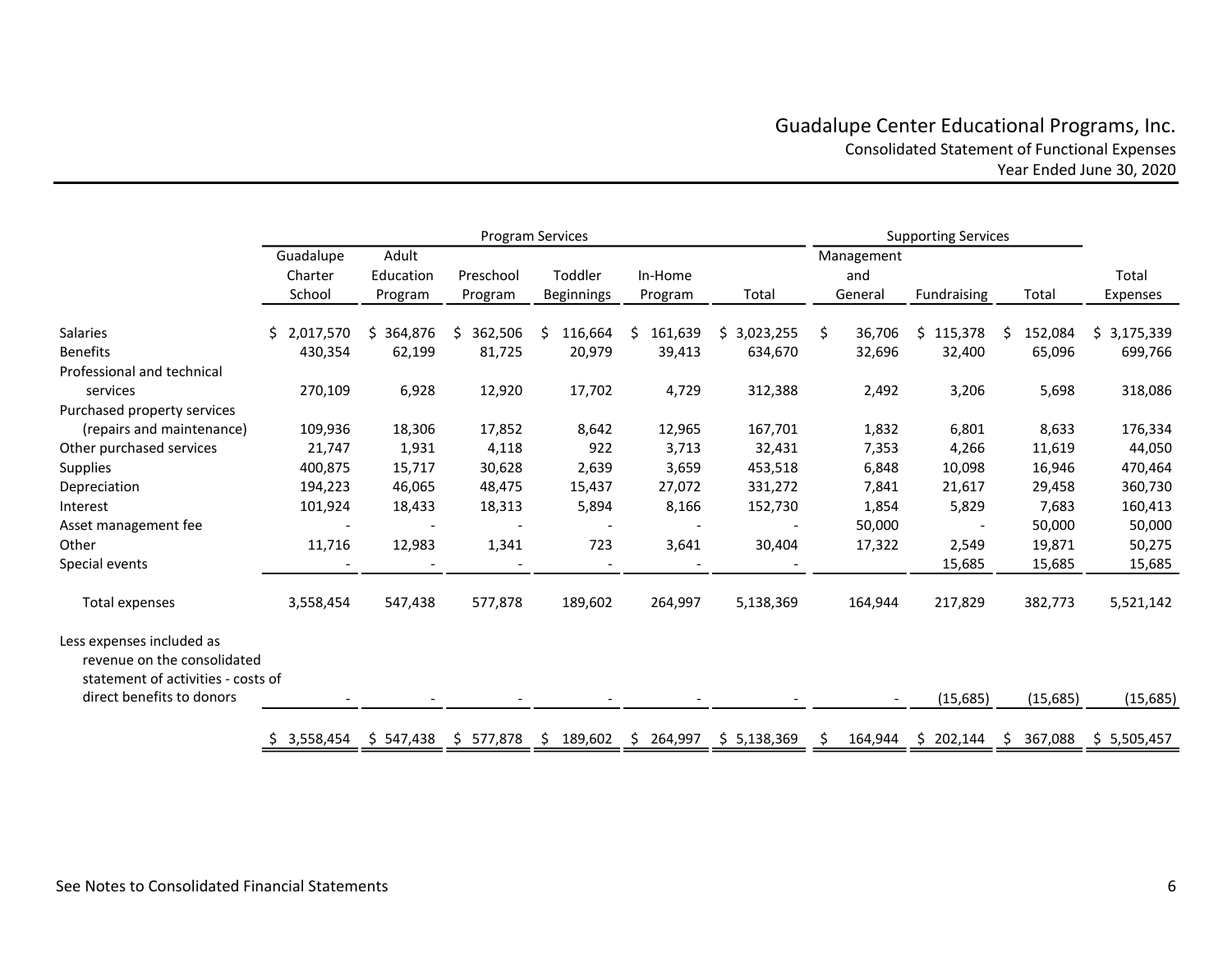## Guadalupe Center Educational Programs, Inc. Consolidated Statement of Functional Expenses Year Ended June 30, 2019

|                                                                                                |                                |                               |                      | Program Services             |                    |             |                              | <b>Supporting Services</b> |               |                   |
|------------------------------------------------------------------------------------------------|--------------------------------|-------------------------------|----------------------|------------------------------|--------------------|-------------|------------------------------|----------------------------|---------------|-------------------|
|                                                                                                | Guadalupe<br>Charter<br>School | Adult<br>Education<br>Program | Preschool<br>Program | Toddler<br><b>Beginnings</b> | In-Home<br>Program | Total       | Management<br>and<br>General | Fundraising                | Total         | Total<br>Expenses |
| Salaries                                                                                       | ,869,403<br>\$                 | 344,303<br>\$                 | 206,785<br>S.        | \$<br>126,034                | \$.<br>167,949     | \$2,714,474 | \$<br>44,160                 | 107,958<br>\$.             | Ŝ.<br>152,118 | \$2,866,592       |
| <b>Benefits</b>                                                                                | 401,366                        | 56,697                        | 56,544               | 17,895                       | 35,946             | 568,448     | 24,617                       | 20,388                     | 45,005        | 613,453           |
| Professional and technical                                                                     |                                |                               |                      |                              |                    |             |                              |                            |               |                   |
| services                                                                                       | 238,577                        | 7,725                         | 6,392                | 2,599                        | 3,880              | 259,173     | 17,072                       | 3,001                      | 20,073        | 279,246           |
| Purchased property services                                                                    |                                |                               |                      |                              |                    |             |                              |                            |               |                   |
| (repairs and maintenance)                                                                      | 138,562                        | 22,426                        | 19,142               | 10,803                       | 16,334             | 207,267     | 2,304                        | 8,499                      | 10,803        | 218,070           |
| Other purchased services                                                                       | 24,209                         | 2,727                         | 2,225                | 1,195                        | 3,523              | 33,879      | 17,230                       | 4,046                      | 21,276        | 55,155            |
| <b>Supplies</b>                                                                                | 305,114                        | 12,120                        | 5,395                | 1,655                        | 4,349              | 328,633     | 2,873                        | 11,823                     | 14,696        | 343,329           |
| Depreciation                                                                                   | 205,175                        | 60,179                        | 39,602               | 21,417                       | 38,033             | 364,406     | 11,671                       | 29,898                     | 41,569        | 405,975           |
| Interest                                                                                       | 104,609                        | 19,266                        | 11,571               | 7,052                        | 9,398              | 151,896     | 2,471                        | 6,041                      | 8,512         | 160,408           |
| Asset management fee                                                                           |                                |                               |                      |                              |                    |             | 50,000                       |                            | 50,000        | 50,000            |
| Other                                                                                          | 9,716                          | 3,033                         | 1,574                | 762                          | 3,578              | 18,663      | 17,042                       | 3,015                      | 20,057        | 38,720            |
| Special events                                                                                 |                                |                               |                      | $\overline{\phantom{a}}$     |                    |             | $\overline{\phantom{a}}$     | 35,773                     | 35,773        | 35,773            |
| Total expenses                                                                                 | 3,296,731                      | 528,476                       | 349,230              | 189,412                      | 282,990            | 4,646,839   | 189,440                      | 230,442                    | 419,882       | 5,066,721         |
| Less expenses included as<br>revenue on the consolidated<br>statement of activities - costs of |                                |                               |                      |                              |                    |             |                              |                            |               |                   |
| direct benefits to donors                                                                      |                                |                               |                      |                              |                    |             |                              | (35, 773)                  | (35, 773)     | (35, 773)         |
|                                                                                                | 3,296,731                      | \$528,476                     | \$349,230            | \$<br>189,412                | \$<br>282,990      | \$4,646,839 | 189,440<br>.S                | \$194,669                  | S.<br>384,109 | \$5,030,948       |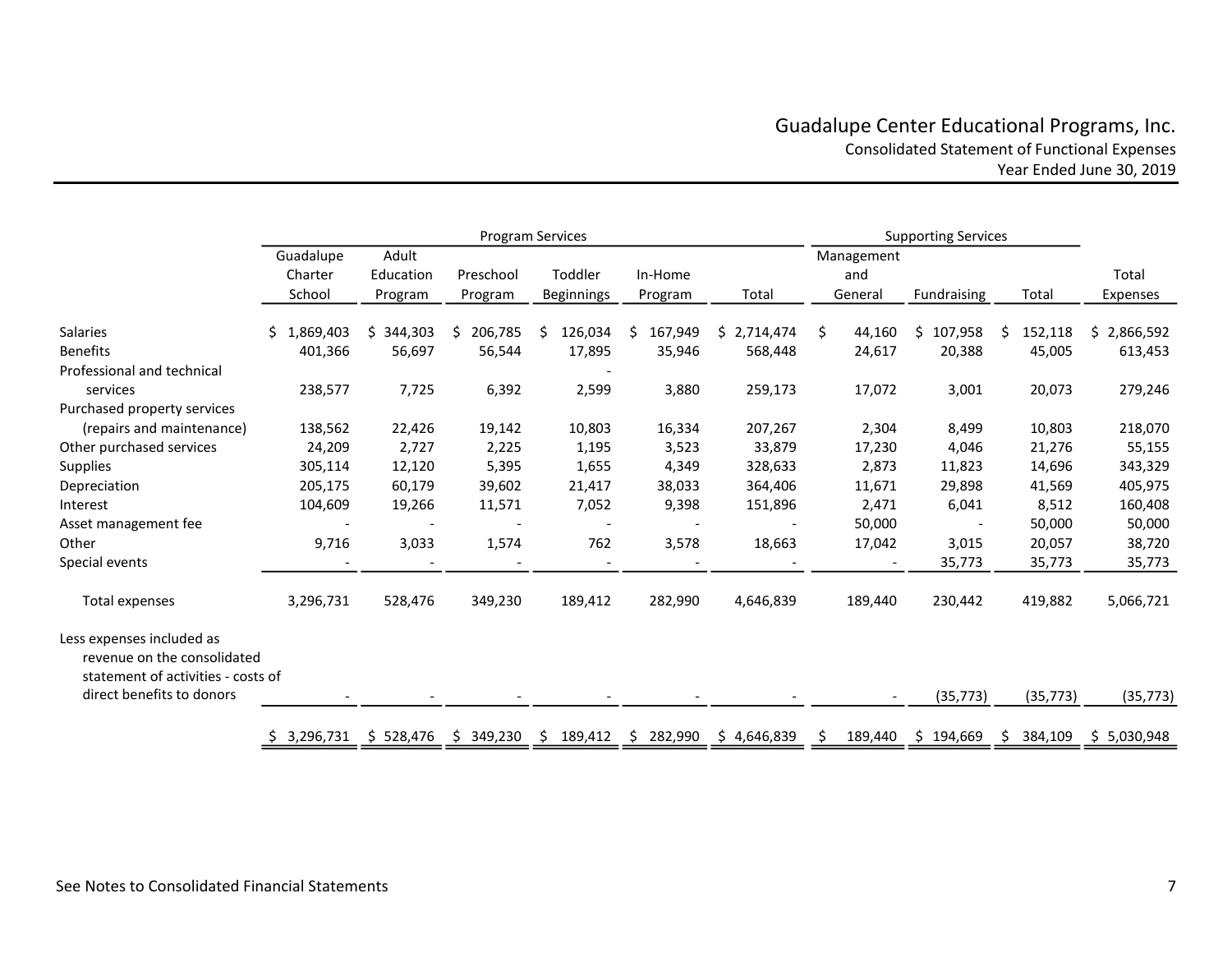# Guadalupe Center Educational Programs, Inc. Consolidated Statements of Cash Flows Years Ended June 30, 2020 and 2019

<span id="page-9-0"></span>

|                                                                      | 2020             |    | 2019       |
|----------------------------------------------------------------------|------------------|----|------------|
| <b>Operating Activities</b>                                          |                  |    |            |
| Change in net assets                                                 | \$<br>(106, 610) | \$ | (198, 976) |
| Adjustments to reconcile change in net assets to net cash            |                  |    |            |
| from operating activities                                            |                  |    |            |
| Depreciation                                                         | 360,730          |    | 405,975    |
| Interest expense attributable to amortization of debt issuance costs | 62,913           |    | 62,914     |
| Change in interest in net assets of recipient organization           | (4, 135)         |    | (13, 688)  |
| Net investment return                                                | (65, 279)        |    | (67, 267)  |
| Changes in operating assets and liabilities                          |                  |    |            |
| Government grants and contracts receivable                           | (141, 150)       |    | (34, 735)  |
| Contributions receivable                                             | 121,059          |    | 8,387      |
| Other receivables                                                    | (1,216)          |    | 18,998     |
| Prepaid expenses and deposits                                        | 3,191            |    | (5, 121)   |
| Accounts payable and accrued liabilities                             | 113,470          |    | 49,752     |
| Deferred revenue                                                     | 11,448           |    | 154,598    |
| Net Cash from Operating Activities                                   | 354,421          |    | 380,837    |
| <b>Investing Activities</b>                                          |                  |    |            |
| Purchases of property and equipment                                  | (104, 550)       |    | (73, 452)  |
| Proceeds from interest in net assets of recipient organization       | 6,979            |    |            |
| Purchases of investments                                             | (112, 251)       |    |            |
| Sale of endowment investments                                        | 707              |    |            |
| Contribution to net assets of recipient organization                 | (100)            |    |            |
| Net Cash used for Investing Activities                               | (209, 215)       |    | (73, 452)  |
| <b>Financing Activities</b>                                          |                  |    |            |
| Proceeds from note payable - paycheck protection program             | 400,000          |    |            |
| Net Cash from Financing Activities                                   | 400,000          |    |            |
| Net Change in Cash, Cash Equivalents, and Restricted Cash            | 545,206          |    | 307,385    |
| Cash, Cash Equivalents, and Restricted Cash Beginning of Year        | 813,339          |    | 505,954    |
| Cash, Cash Equivalents, and Restricted Cash End of Year              | \$<br>1,358,545  | \$ | 813,339    |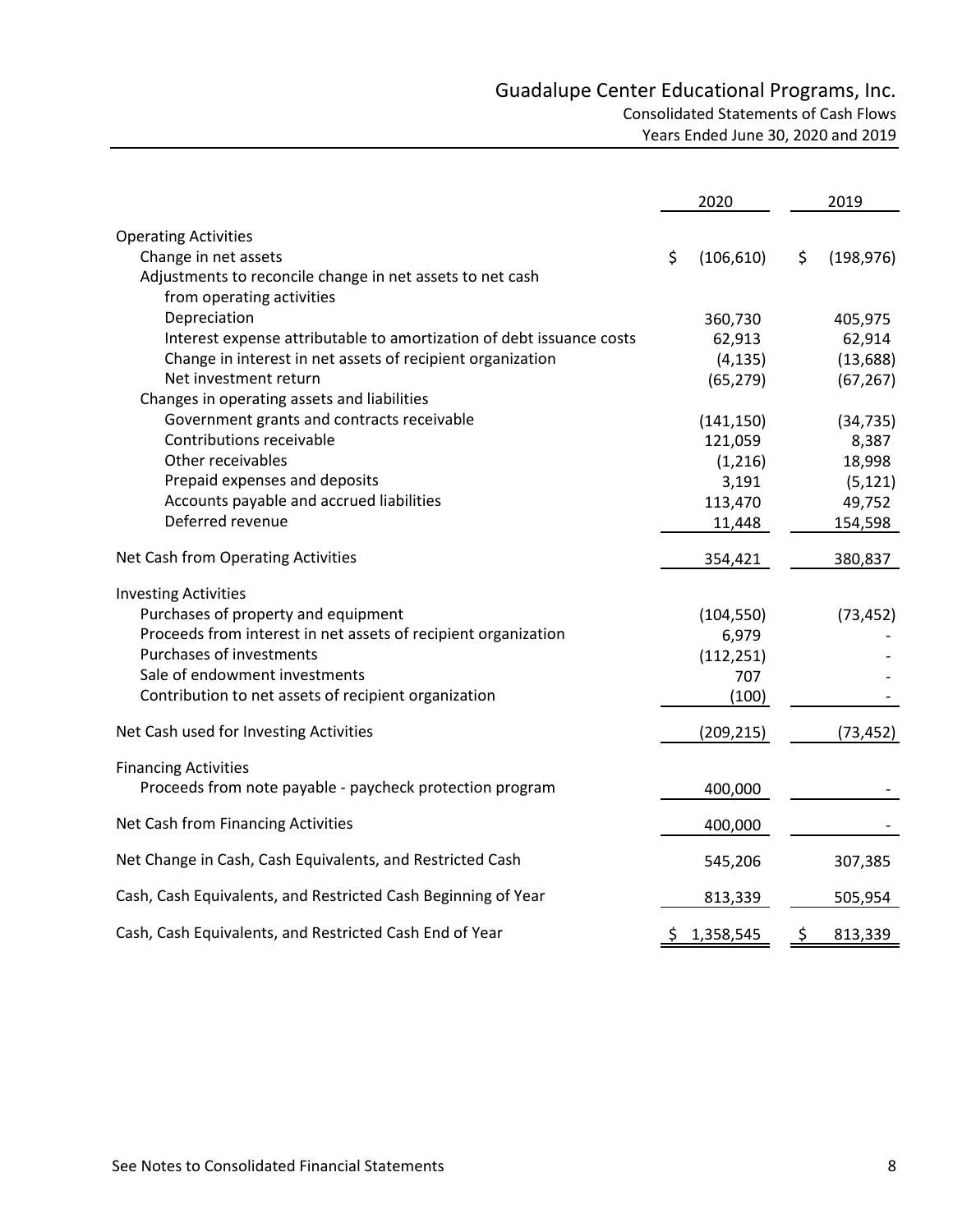|                                                     | 2020                       | 2019                   |
|-----------------------------------------------------|----------------------------|------------------------|
| Cash and Cash Equivalents<br><b>Restricted Cash</b> | 1,340,434<br>\$.<br>18,111 | 736,728<br>S<br>76,611 |
|                                                     | 1,358,545                  | 813,339<br>S           |
| Supplemental Cash Flow Information                  |                            |                        |
| Interest paid                                       | 97,500                     | 97,500                 |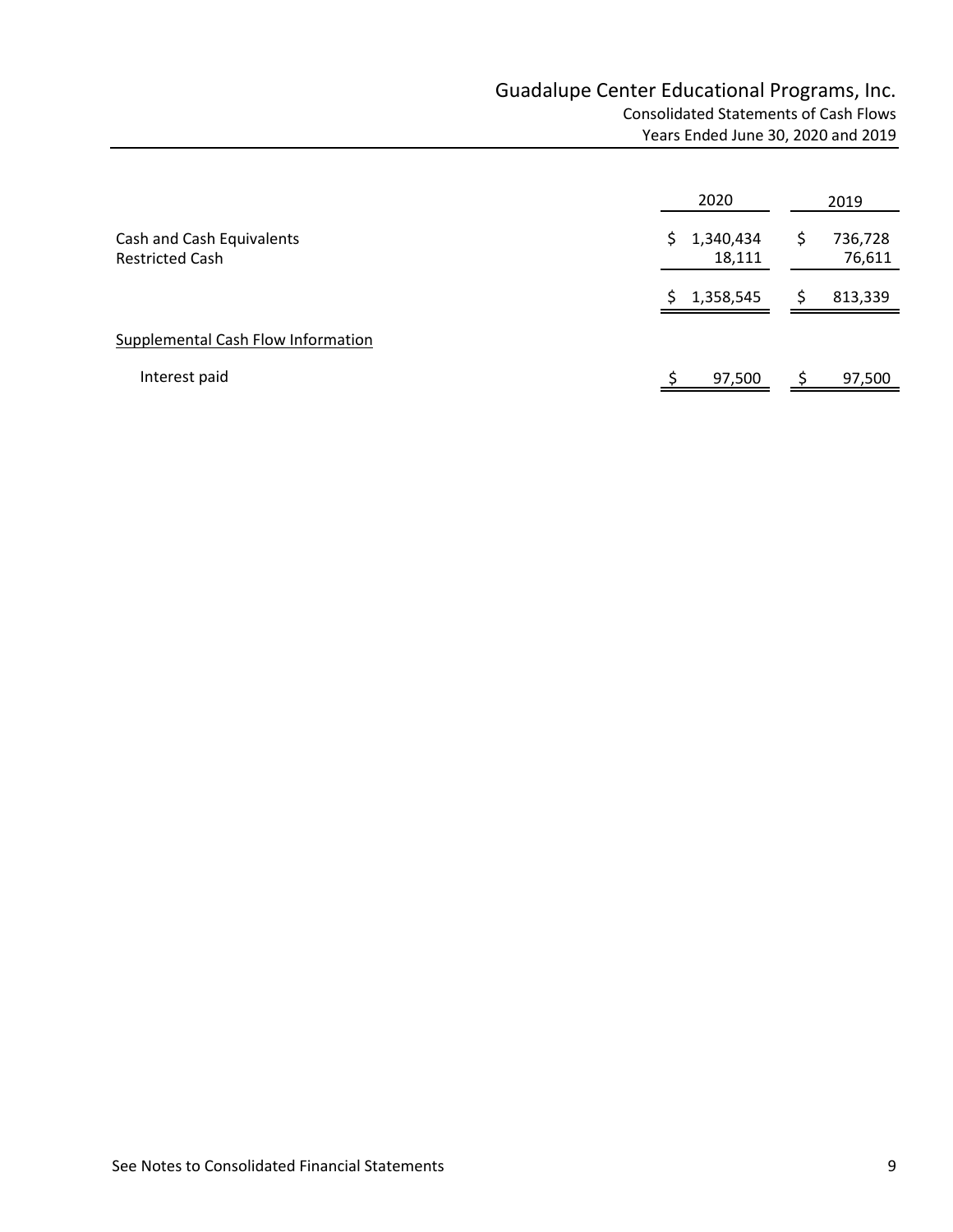### <span id="page-11-0"></span>**Note 1 - Summary of Significant Accounting Policies**

#### **Operational Purpose**

Guadalupe Center Educational Programs, Inc. is a nonprofit corporation organized under the laws of the State of Utah to provide educational services as a sustainable way to end the cycle of poverty in families. The In-Home program sends counselors into low-income homes to help new parents create an environment that nurtures their child's cognitive development. Toddler Beginnings and Preschool Programs expose young learners to the school environment and ensure kindergarten readiness. Students enter the Guadalupe Charter School (GCS) at age five to continue their high-quality, individualized education until 6th grade. The Adult Education Program offers classes in English as a second language, U.S. citizenship, and job skills to parents and adult community members. Funding for these programs comes from private donations, government grants and contracts.

GCS received charter school status starting in the 2007/2008 school year. Charter schools are funded by the State of Utah on a per pupil basis. The Utah State Legislature appropriates funds each year to replace a portion of the property tax revenues usually distributed through local school districts that are not available to charter schools. Charter schools, including GCS, may apply for state, federal and specialized funds if qualifying students are served in approved programs. GCS is governed by a local board of trustees comprised of parents as well as members of the Board of Directors (the Board) of Guadalupe Center Educational Programs Inc. and the community at large.

#### **Principles of Consolidation**

The accompanying consolidated financial statements include the accounts of Guadalupe Center Educational Programs, Inc., Guadalupe Holding Company (GHC), and Friends of Guadalupe (FOG). The consolidated entities are collectively referred to as "GEP." All significant intercompany accounts and transactions have been eliminated in the consolidated financial statements. GHC and FOG are tax-exempt supporting organizations organized during October 2013 in connection with the financing, construction, and ownership of the Guadalupe School building, which was completed and placed in service during August 2014.

The accompanying consolidated financial statements of GEP have been prepared using the accrual method of accounting.

#### **Cash and Cash Equivalents**

For purposes of reporting cash flows, cash and cash equivalents are defined as cash on hand and highly liquid investments with maturities of three months or less. Restricted cash is not considered a cash equivalent.

#### **Receivables and Credit Policies**

Receivables consist primarily of noninterest-bearing amounts due for educational programs. Management determines the allowance for uncollectable accounts receivable based on historical experience, an assessment of economic conditions, and a review of subsequent collections. Receivables are written off when deemed uncollectable. At June 30, 2020 and 2019, the allowance was \$0.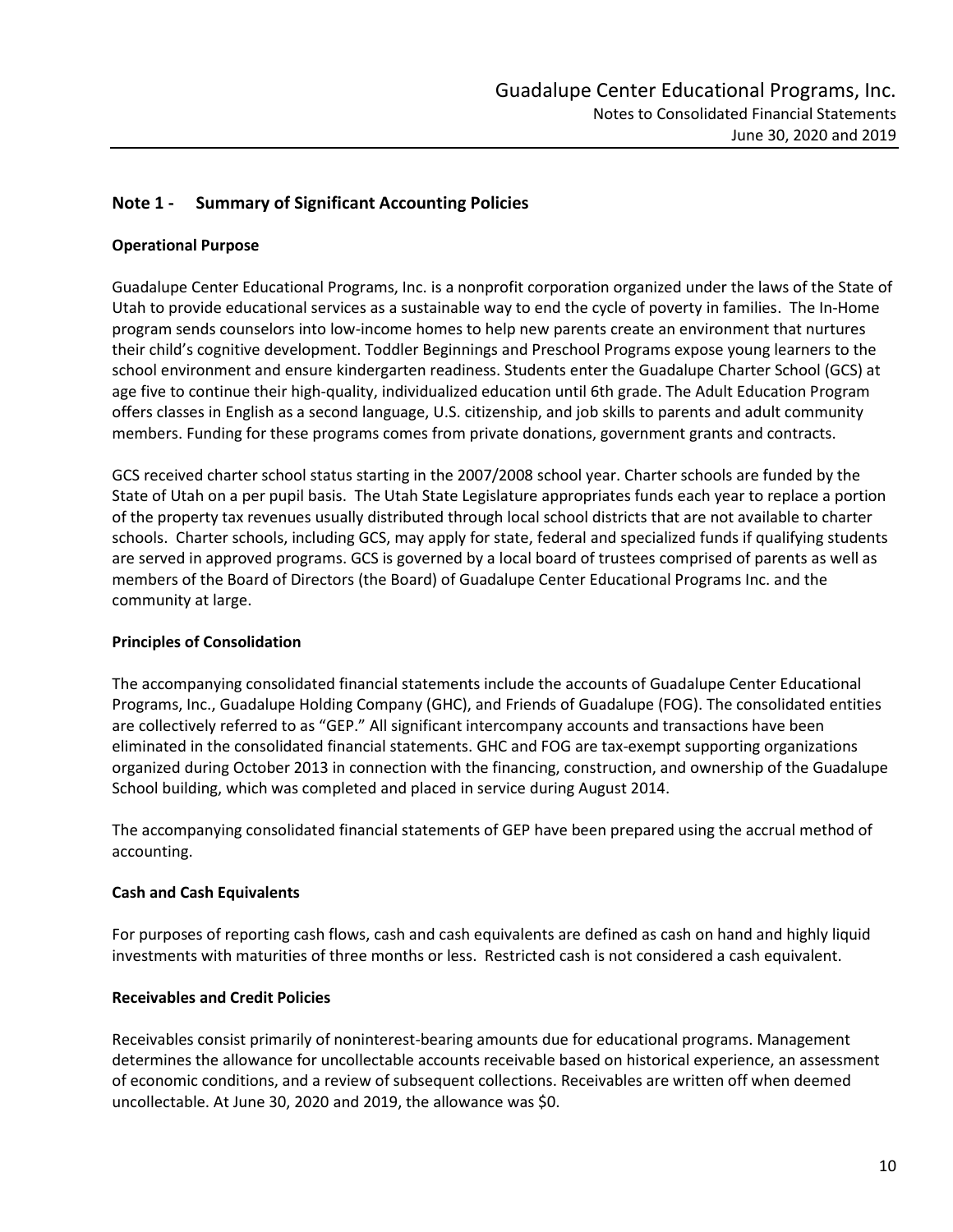#### **Promises to Give**

Unconditional promises to give expected to be collected within one year are recorded at net realizable value. Unconditional promises to give expected to be collected in future years are initially recorded at fair value using present value techniques incorporating risk-adjusted discount rates designed to reflect the assumptions market participants would use in pricing the asset. In subsequent years, amortization of the discounts is included in contribution revenue in the statements of activities. Management determines the allowance for uncollectable promises to give based on historical experience, an assessment of economic conditions, and a review of subsequent collections. Promises to give are written off when deemed uncollectable. At June 30, 2020 and 2019, the allowance was \$0 and all amounts are expected to be collected within one year.

### **Property and Equipment**

Property and equipment are recorded at acquisition cost or, where donated, at estimated fair value at the date of the donation. Depreciation is computed using the straight-line method based on the estimated useful lives of the assets. Property and equipment have been assigned useful lives ranging from three to thirty-nine years. Expenditures for repairs and maintenance are charged to expense as incurred. When assets are sold or otherwise disposed of, the cost and related depreciation or amortization are removed from the accounts, and any remaining gain or loss is included in the statements of activities.

GEP reviews the carrying values of property and equipment for impairment whenever events or circumstances indicate that the carrying value of an asset may not be recoverable from the estimated future cash flows expected to result from its use and eventual disposition. When considered impaired, an impairment loss is recognized to the extent carrying value exceeds the fair value of the asset. There were no indicators of asset impairment during the years ended June 30, 2020 and 2019.

#### **Beneficial Interest in Assets Held by Recipient Organization**

The Catholic Foundation of Utah (CFU) is the recipient organization that holds an endowment fund for the benefit of GEP. As CFU has not been granted variance power, that is, the unilateral power to redirect the use of the transferred assets to another beneficiary, GEP recognizes its rights to the assets and adjusts that interest for its share of the change in net assets of CFU related to the transferred assets in accordance with generally accepted accounting principles (GAAP). Accounting for changes in the interest in net assets of recipient organization is recorded as an increase or decrease in net assets with restrictions until appropriated for expenditure by GEP (time restriction).

#### **Investments**

GEP records investment purchases at cost or, if donated, at fair value on the date of donation. Thereafter, investments are reported at their fair values in the consolidated statements of financial position. Net investment return is reported in the consolidated statements of activities and consists of interest and dividend income, realized and unrealized capital gains and losses, less investment management and custodial fees.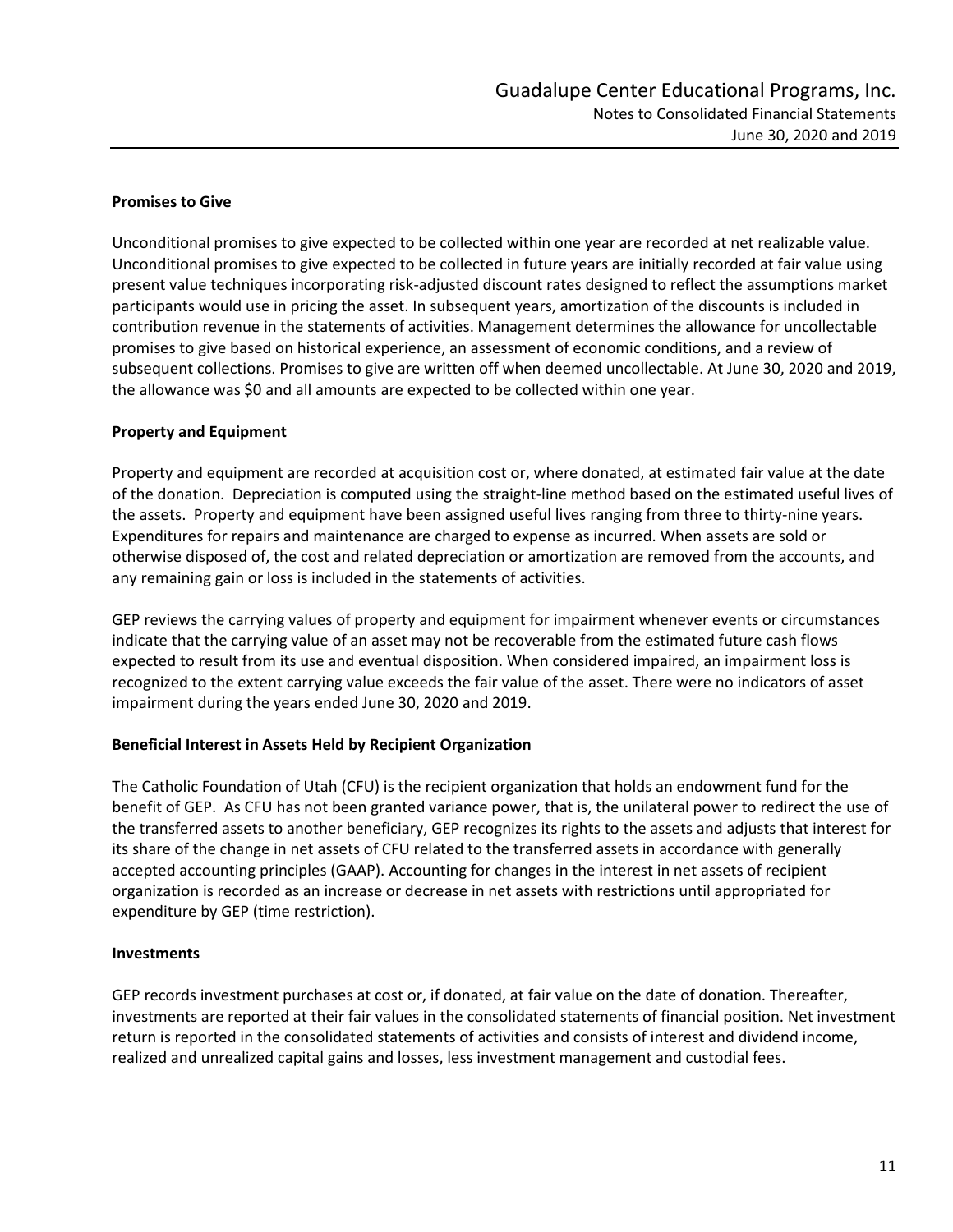#### **Net Assets**

Net assets, revenues, gains, and losses are classified based on the existence or absence of donor or grantor restrictions. Accordingly, net assets and changes therein are classified and reported as follows:

*Net Assets Without Donor Restrictions* – Net assets available for use in general operations and not subject to donor (or certain grantor) restrictions. The governing board has designated, from net assets without donor restrictions, net assets for an operating reserve and board-designated endowment.

*Net Assets With Donor Restrictions* – Net assets subject to donor (or certain grantor) restrictions. Some donor imposed (or grantor) restrictions are temporary in nature, such as those that will be met by the passage of time or other events specified by the donor. Other donor restrictions are perpetual in nature, where the donor stipulates that resources be maintained in perpetuity. The Organization reports contributions restricted by donors as increases in net assets with donor restrictions if they are received with donor stipulations that limit the use of the donated assets. When a donor restriction expires, that is, when a stipulated time restriction ends, or purpose restriction is accomplished, net assets with donor restrictions are reclassified to net assets without donor restrictions and reported in the consolidated statements of activities as net assets released from restrictions. Gifts of long-lived assets and gifts of cash restricted for the acquisition of long-lived assets are recognized as revenue when the assets are placed in service. Donor-imposed restrictions are released when a restriction expires, that is, when the stipulated time has elapsed, when the stipulated purpose for which the resource was restricted has been fulfilled, or both.

#### **Concentration and Credit Risk**

As a charter school, GCS receives a significant amount of funding from the State of Utah. If this funding were lost, it would have a material adverse effect on the financial condition of GEP.

Investments are made by diversified investment managers whose performance is monitored by GEP and the Board. Although the fair values of investments are subject to fluctuation on a year-to-year basis, GEP believes that the investment policies and guidelines are prudent for the long-term welfare of the organization.

Credit risk associated with accounts receivable and promises to give is considered to be limited due to high historical collection rates and because substantial portions of the outstanding amounts are due from governmental agencies and foundations supportive of GEP's mission.

#### **Donated Services and In-Kind Contributions**

Volunteers contribute significant amounts of time to the organization's program services, administration, and fundraising and development activities; however, the consolidated financial statements do not reflect the value of these contributed services because they do not meet recognition criteria prescribed by generally accepted accounting principles. Contributed goods are recorded at fair value at the date of donation. Donated professional services are recorded at the respective fair values of the services received. No significant contributions of such goods or services were received during the years ended June 30, 2020 and 2019, respectively.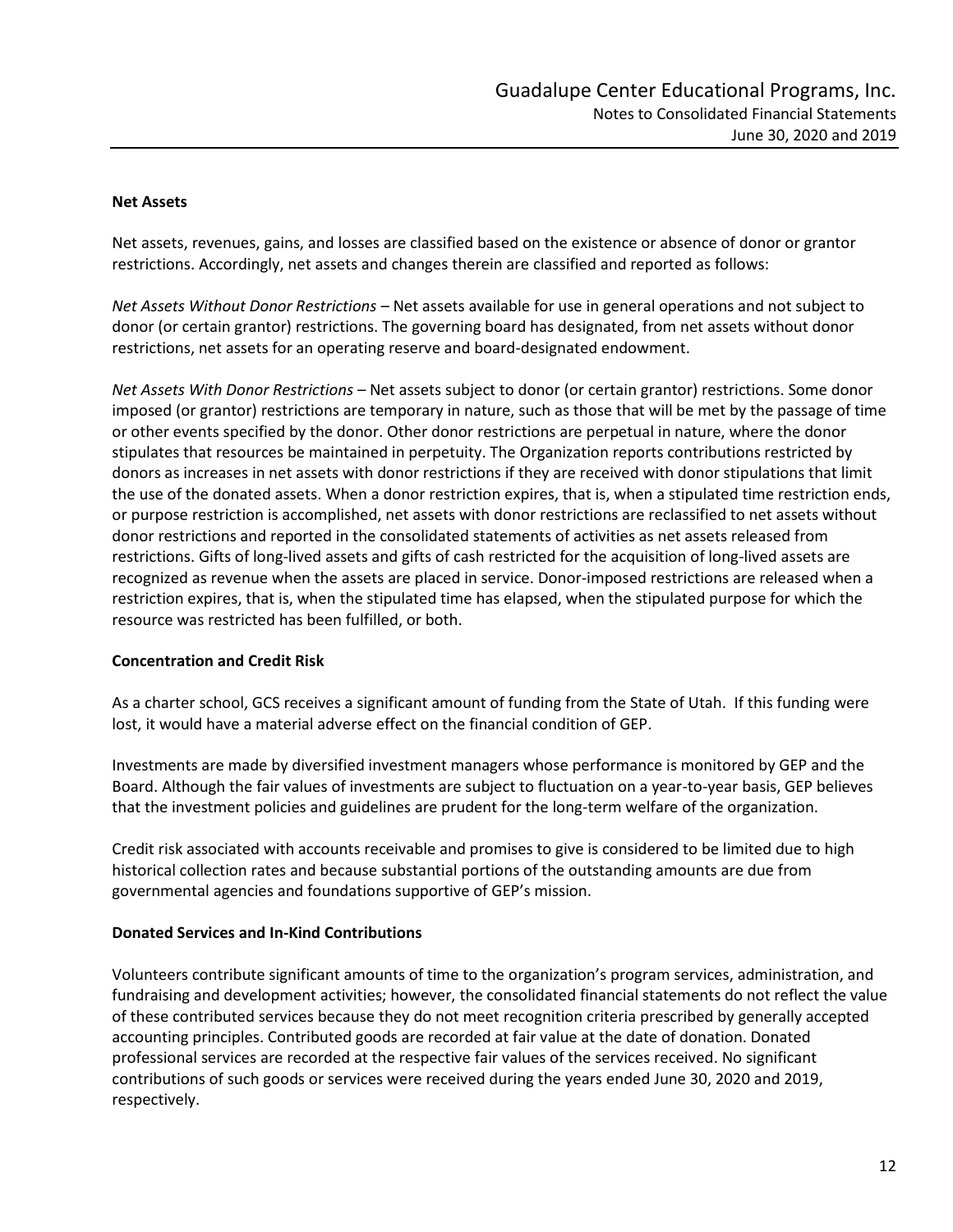#### **Revenue and Revenue Recognition**

GEP recognizes contributions when cash, securities or other assets; and unconditional promise to give; or a notification of a beneficial interest is received. Conditional promises to give – that is, those with a measurable performance or other barrier and a right of return – are not recognized until the conditions on which they depend have been met.

Consequently, at June 30, 2020, contributions approximating \$132,500 have not been recognized in the accompanying consolidated statement of activities because the conditions on which they depend have not yet been met. Of the total conditional contributions, \$132,500 depend on the donor ultimate ability to raise expected funds.

A portion of GEP's revenue is derived from cost-reimbursable federal and state contracts and grants which are conditioned upon certain performance requirements and/or the incurrence of allowable qualifying expenses. Amounts received are recognized as revenue when the organization has incurred expenditures in compliance with specific contract or grant provisions. Amounts received prior to incurring qualifying expenditures are reported as deferred revenue in the consolidated statement of financial position. GEP received costreimbursable grants of \$109,495 that have not been recognized at June 30, 2020 because qualifying expenditures have not yet been incurred, with an advance payment of \$214,600 recognized in the consolidated statement of financial as deferred revenue.

#### **Functional Expenses**

The costs of program and supporting services activities have been summarized on a functional basis in the consolidated statements of activities. The consolidated statements of functional expenses present the natural classification detail of expenses by function. Accordingly, certain costs have been allocated among the programs and supporting services benefited. The consolidated financial statements report certain categories of expenses that are attributed to more than one program or supporting function. Therefore, expenses require allocation on a reasonable basis that is consistently applied. The expenses that are allocated include salaries, benefits, professional and technical services, supplies, depreciation, interest, and other, which are allocated on the basis of estimates of time and effort.

#### **Estimates**

The preparation of consolidated financial statements in conformity with accounting principles generally accepted in the United States of America requires management to make estimates and assumptions that affect certain reported amounts and disclosures. Accordingly, actual results could differ from those estimates and those differences could be material.

#### **Debt Issuance Costs**

Debt issuance costs are amortized over the period the related obligation is outstanding using the straight-line method which approximates the effective interest method. Debt issuance costs are included within long-term debt on the consolidated statements of financial position. Amortization of debt issuance costs is included in interest expense in the accompanying consolidated financial statements.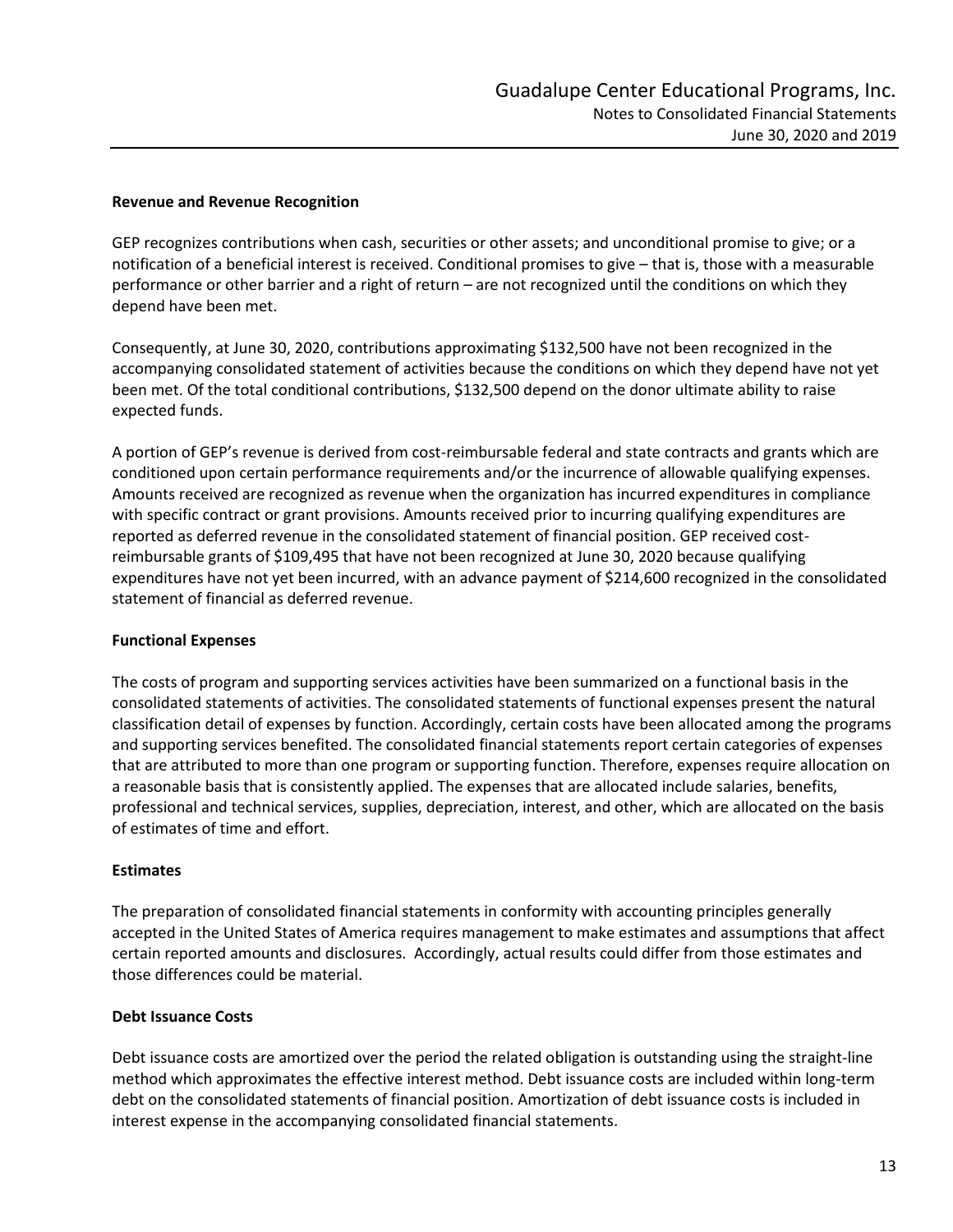#### **Income Tax Status**

Guadalupe Center Educational Programs, Inc. is organized as a Utah nonprofit corporation and has been recognized by the Internal Revenue Service (IRS) as exempt from federal income taxes under Section 501(a) of the Internal Revenue Code as an organization described in Section 501(c)(3), that qualifies for the charitable contribution deduction under Section 170(b)(1)(A)(vi), and has been determined not to be a private foundation under Section 509(a)(1). The organization is annually required to file a Return of Organization Exempt from Income Tax (Form 990) with the IRS. In addition, the organization is subject to income tax on net income that is derived from business activities that are unrelated to its exempt purpose. The organization has determined it is not subject to unrelated business income tax and has not filed an Exempt Organization Business Income Tax Return (Form 990-T) with the IRS.

GHC and FOG are organized as Utah nonprofit corporations and have been recognized by the (IRS) as exempt from federal income taxes under Section 501(a) of the Internal Revenue Code as organizations described in Section 501(c)(3), qualifying for the charitable contribution deduction under Section 170(b)(1)(A)(viii), and have been determined not to be private foundations under Section 509(a)(3).

GHC has been determined to be a Type III functionally integrated supporting organization under Section 509(a)(3). FOG has been determined to be a Type II supporting organization under Section 509(a)(3).

GHC and FOG are annually required to file a Return of Organization Exempt from Income Tax (Form 990) with the IRS. In addition, the organizations are subject to income tax on net income that is derived from business activities that are unrelated to their exempt purposes. The organizations have determined that they are not subject to unrelated business income tax and have not filed an Exempt Organization Business Income Tax Return (Form 990-T) with the IRS.

GEP believes that each entity has appropriate support for any tax positions taken affecting their annual filing requirements and, as such, do not have any uncertain tax positions that are material to the consolidated financial statements. The organizations would recognize future accrued interest and penalties related to unrecognized tax benefits and liabilities in income tax expense if such interest and penalties are incurred.

#### **Recently Adopted Accounting Pronouncements**

#### **Adoption of Financial Accounting Standards Board (FASB) Accounting Standards Update (ASU) 2016‐18**

As of July 1, 2019, GEP adopted the provisions of ASU 2016‐18, *Statement of Cash Flows (Topic 230): Restricted Cash.* This update requires that a statement of cash flows explain the change during the period in the total of cash, cash equivalents, and amounts generally described as restricted cash or restricted cash equivalents, by including amounts generally described as restricted cash and restricted cash equivalents with cash and cash equivalents when reconciling the beginning‐of‐period and end‐of period total amounts shown on the statement of cash flows. Retrospective application of the amendment is required. GEP has adopted this standard as management believes this presentation eliminates a diversity in practice in the presentation of restricted cash and restricted cash equivalents in the statement of cash flows. The June 30, 2019 consolidated statement of cash flows has been revised to be consistent with the new standard.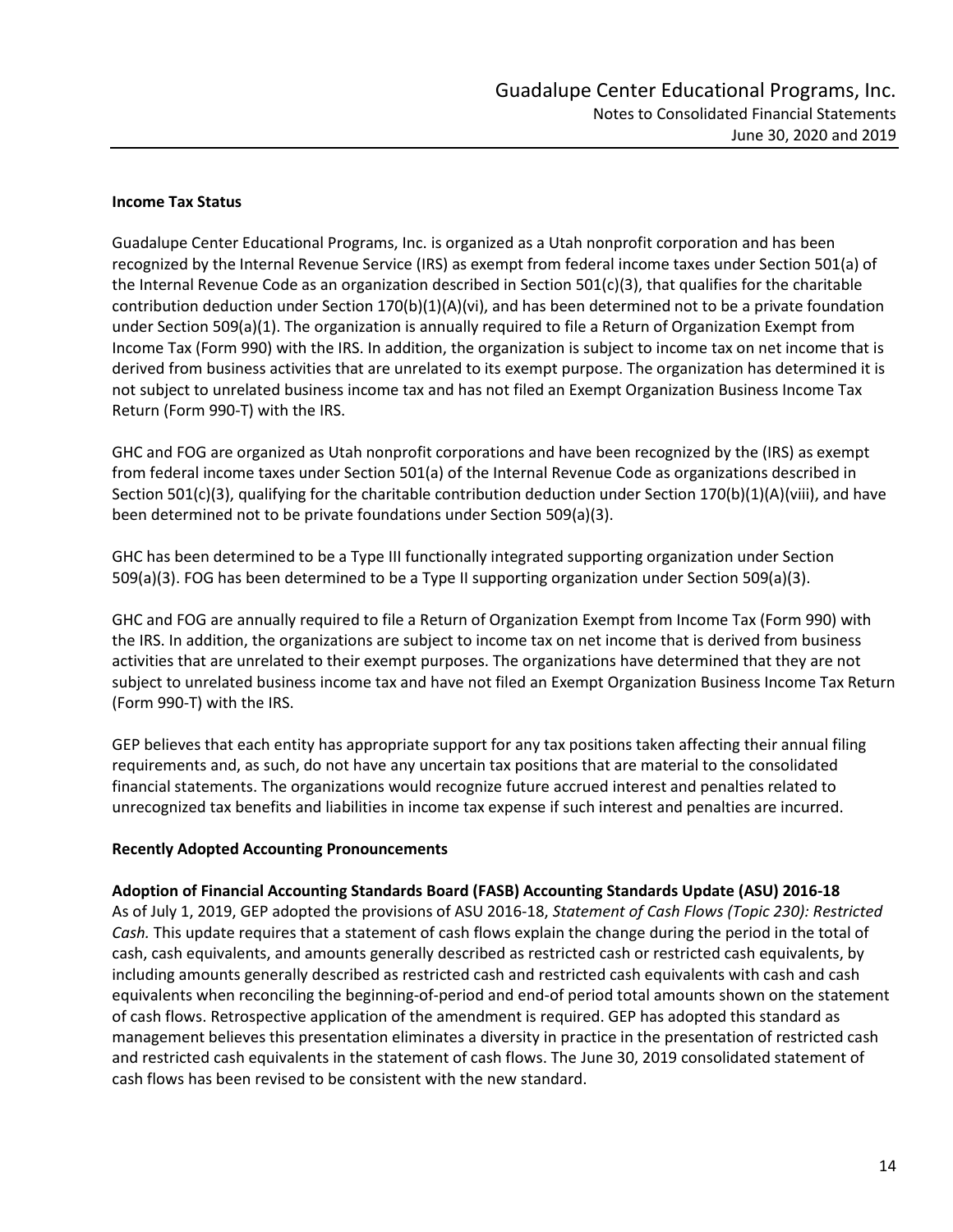#### **Adoption of FASB Accounting Standards Update 2018‐08**

GEP has implemented ASU 2018‐08, *Clarifying the Scope and the Accounting Guidance for Contributions Received and Contributions Made*, to clarify and improve the scope and the accounting guidance for contributions received and contributions made. This standard assists the entity in evaluating whether transactions should be accounted for as contributions or exchange transactions and determining whether a contribution is conditional. GEP has implemented the provisions of ASU 2018‐08 applicable to contributions received in the accompanying consolidated financial statements under a modified prospective basis. Accordingly, there is no effect on net assets in connection with the implementation of ASU 2018‐08.

#### **Subsequent Events**

Management has evaluated subsequent events through January 7, 2021, the date the consolidated financial statements were available to be issued.

#### **Reclassifications**

Certain reclassifications of amounts previously reported have been made to the accompanying consolidated financial statements to maintain consistency between periods presented. The reclassifications had no impact on previously reported net assets or changes in net assets

### **Note 2 - Liquidity and Availability**

Financial assets available for general expenditure, that is, without donor or other restrictions limiting their use, within one year of the consolidated statement of financial position date, comprise the following:

|                                            | 2020      | 2019    |
|--------------------------------------------|-----------|---------|
| Cash and cash equivalents                  | 1,123,447 | 736,728 |
| Contributions receivable                   | 2,689     | 11,415  |
| Government grants and contracts receivable | 382,685   | 241,535 |
| Other receivables                          | 5,801     | 4,418   |
|                                            | 1,514,622 | 994,096 |

Additionally, GEP has endowment funds that consist of funds designated by the Board that totaled \$788,471 and \$755,562, as of June 30, 2020 and June 30, 2019, respectively. GEP also has investment funds that totaled \$540,110 and \$396,196, as of June 30, 2020 and June 30, 2019, respectively. Although GEP does not intend to spend from this board-designated endowment fund or the investment account, the endowment and part of the investment amounts could be made available, if necessary, for general expenditures.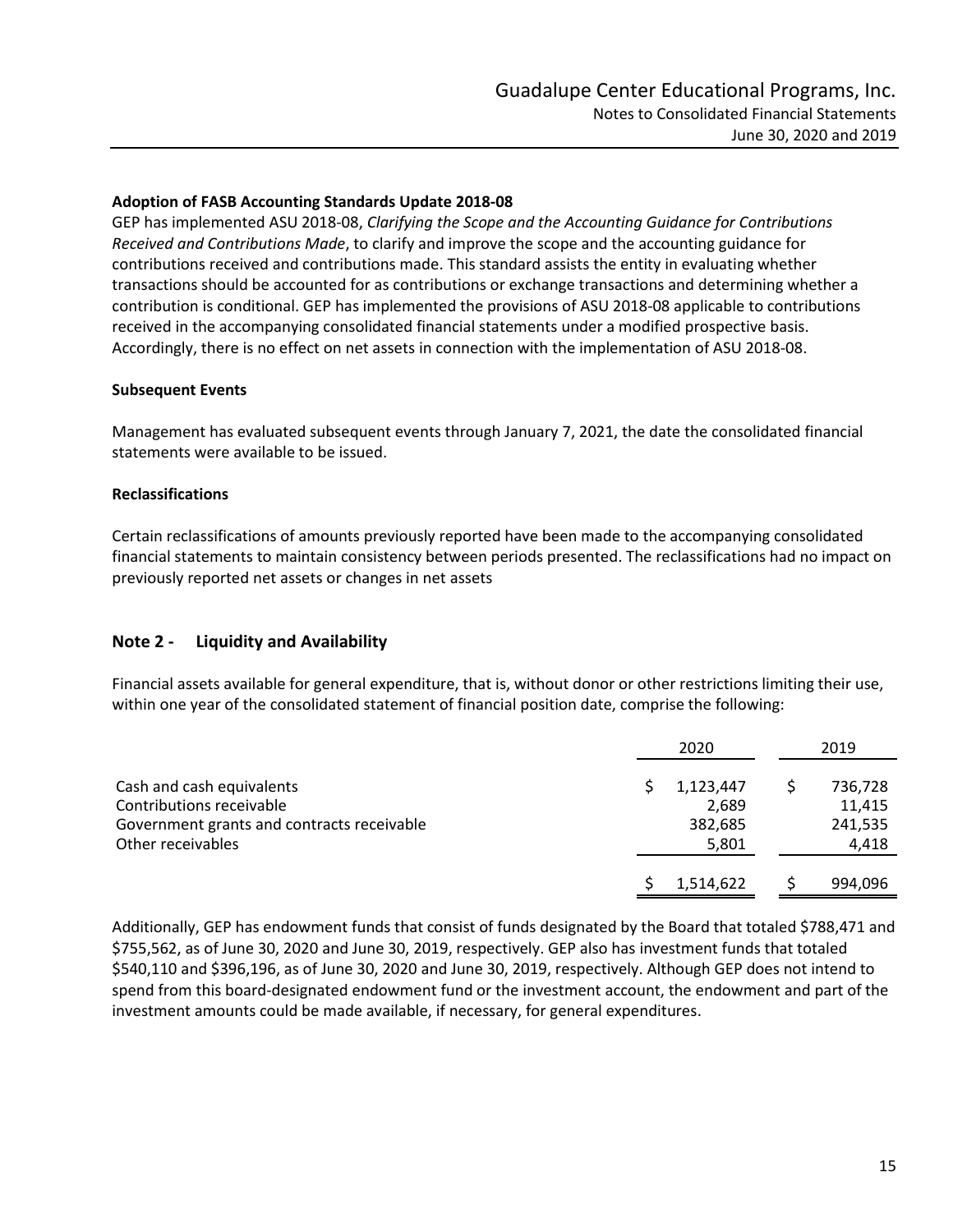## **Note 3 - New Markets Tax Credit Project**

In connection with GEP's efforts to build a new school building, GEP partnered with Chase Community Equity, LLC (Chase) and has obtained additional funding by utilizing the New Markets Tax Credit Program (NMTC). As part of the process to obtain NMTC funding, two tax-exempt entities were created (GHC and FOG).

The NMTC permits taxpayers to receive a credit against federal income taxes for making qualified equity investments in designated Community Development Entities (CDE). Substantially all of the qualified equity investment must in turn be used by the CDE to provide investments in low-income communities. The credit provided to the investor totals 39% of the cost of the investment and is claimed over a seven-year credit allowance period. In each of the first three years, the investor receives a credit equal to 5% of the total amount paid for the stock or capital interest at the time of purchase. For the final four years, the value of the credit is 6% annually. Investors may not redeem their investments in CDEs prior to the conclusion of the seven-year period.

GHC has recorded long-term debt payable to Alliance Finance Fund 5, LLC in connection with the NMTC project (see Note 13). This long-term debt was funded to GHC by means of an investment made in Alliance Finance Fund 5, LLC by Chase NMTC GCEP Investment Fund, LLC (Chase NMTC) (owned 100% by Chase). Chase NMTC has a promissory note payable to FOG for \$6,724,000 (see Note 8), representing the leveraged portion of the investment.

In addition, Guadalupe Center Educational Programs, Inc. has entered into a put/call option agreement with Chase (the 100% owner of Chase NMTC) (the Seller). For a 90-day period following the end of the tax credit investment period (seven years), the Seller may put their interest in Chase NMTC to GEP for \$1,000. If the Seller does not put their interest in Chase NMTC to GEP, GEP may exercise an option to call the interest of the Seller in Chase NMTC and purchase it for an amount defined in the put/call option agreement, intended to represent the fair-market value of the Seller's interest in Chase NMTC at that time. Neither party is required to exercise its option under this agreement.

### **Note 4 - Restricted Cash**

Restricted cash consists of cash restricted for the future payment of CDE management fees and audit/tax fees related to the financing of the new school building. At June 30, 2020, all of this cash is considered current. At June 30, 2019, \$58,500 of this cash is considered current and \$18,111 is considered noncurrent.

### **Note 5 - Government Grants and Contracts Receivable**

Government grants and contracts receivable totaling \$382,685 and \$241,535 at June 30, 2020 and 2019, respectively, represent amounts due from certain state and local government agencies for reimbursement of various approved expenses under grants or contracts.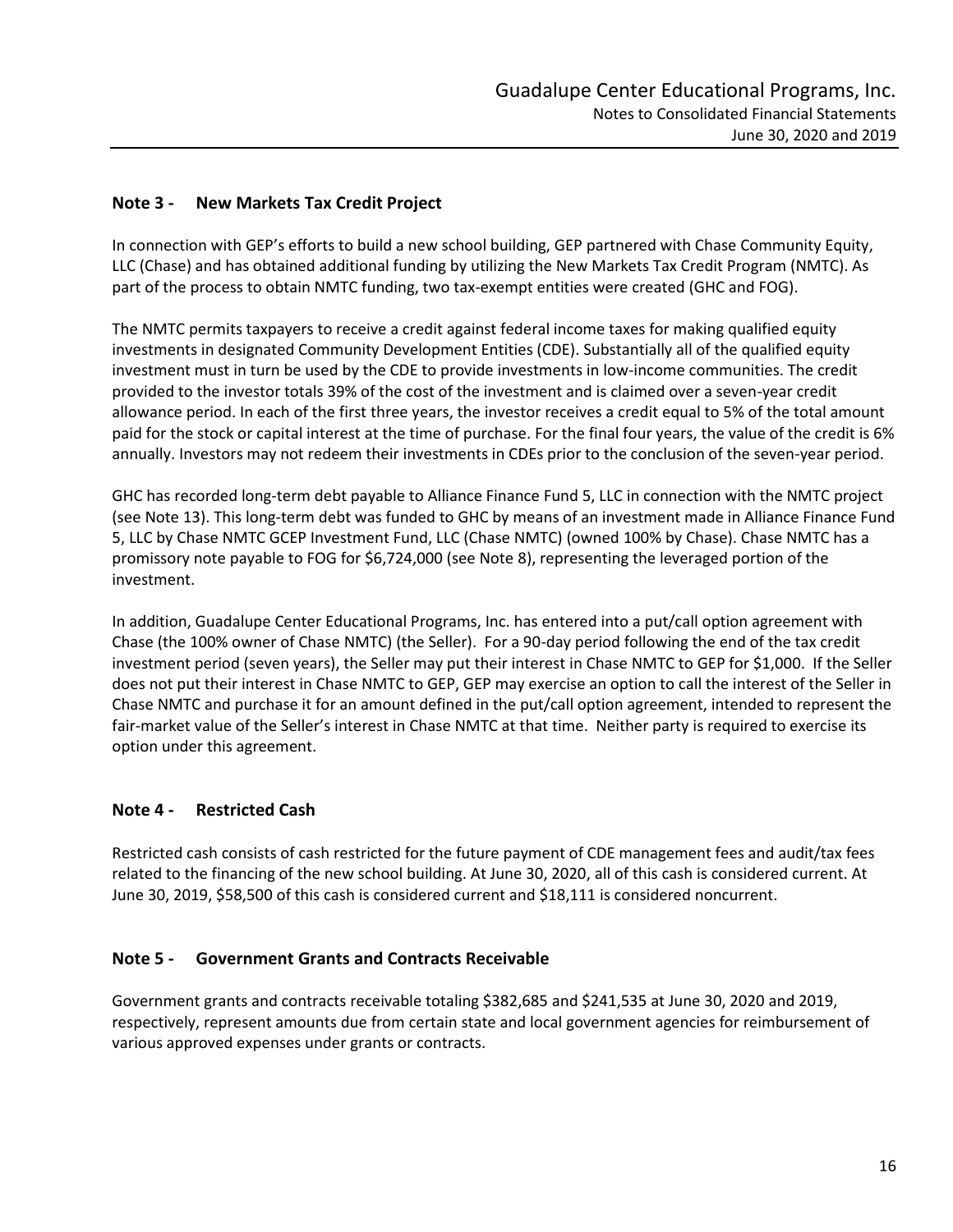#### **Note 6 - Contributions Receivable**

|                                                                              | Guadalupe Center Educational Programs, Inc.<br>Notes to Consolidated Financial Statements |                         |
|------------------------------------------------------------------------------|-------------------------------------------------------------------------------------------|-------------------------|
|                                                                              |                                                                                           | June 30, 2020 and 2019  |
| <b>Contributions Receivable</b><br>Note 6 -                                  |                                                                                           |                         |
| Contributions receivable consist of the following at June 30, 2020 and 2019: |                                                                                           |                         |
|                                                                              | 2020                                                                                      | 2019                    |
| United Way<br>Other organizations                                            | \$<br>2,689                                                                               | \$<br>112,500<br>11,248 |
|                                                                              |                                                                                           |                         |
|                                                                              | 2,689<br>S                                                                                | 123,748<br>\$           |
| <b>Property and Equipment</b><br>Note 7 -                                    |                                                                                           |                         |

#### **Note 7 - Property and Equipment**

|                               | 2020          | 2019          |
|-------------------------------|---------------|---------------|
| Land                          | \$<br>425,435 | \$<br>425,435 |
| <b>Building</b>               | 6,929,171     | 6,929,171     |
| Furniture and equipment       | 1,416,363     | 1,338,851     |
| Vehicles                      | 480,333       | 488,270       |
|                               | 9,251,302     | 9,181,727     |
| Less accumulated depreciation | (2,408,581)   | (2,082,826)   |
|                               | 6,842,721     | 7,098,901     |

### **Note 8 - Note Receivable**

Note receivable consists of a note receivable from Chase NMTC GCEP Investment Fund, LLC, an unrelated entity involved in the financing of the school building (Note 3). The note carries an interest rate of 1.449885% and requires quarterly interest-only payments through January 2021, at which time quarterly principal and interest payments are required through December 31, 2053, the date of maturity.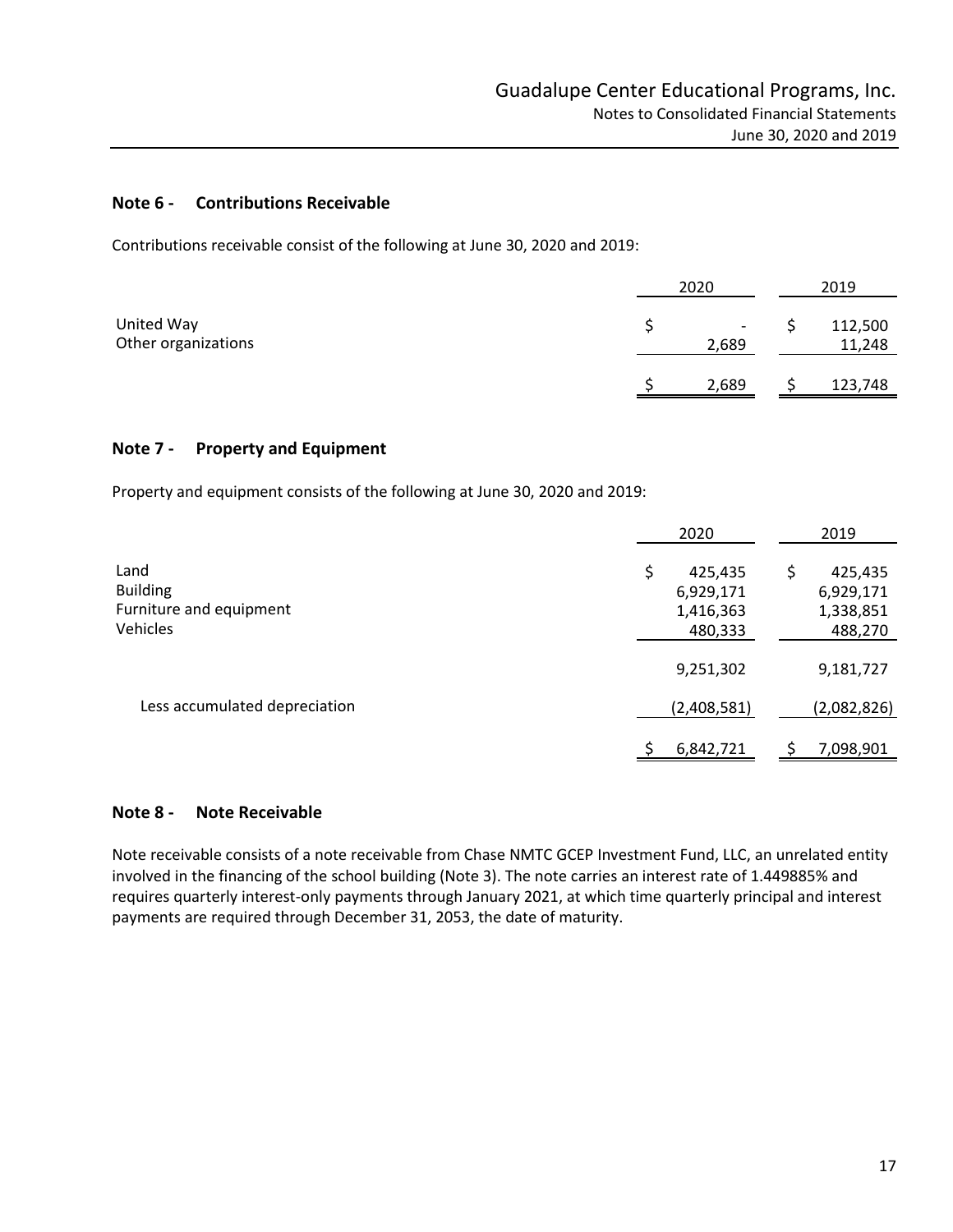Amount 2021 \$ 79,768 2022 161,278 2023 163,629 2024 166,014 2025 168,434 Thereafter 5,984,877 \$ 6,724,000 Year Ending June 30,

Future maturities of the note receivable are as follows:

### **Note 9 - Endowment**

During the year ended June 30, 2017, GEP established an endowment fund (the Endowment) held by FOG to receive gifts and to provide support for the activities and general operations of GEP. Net assets associated with endowment funds are classified and reported based on the existence or absence of any donor-imposed restrictions. As of June 30, 2020 and 2019, Endowment net assets totaled \$788,471 and \$755,562, respectively, and represent unrestricted net assets designated for investment by the Board.

#### *Investment and Spending Policies*

GEP has adopted investment and spending policies for the Endowment that attempt to provide a predictable stream of funding for operations while seeking to maintain the purchasing power of the endowment assets. Over time, long-term rates of return should be equal to an amount sufficient to maintain the purchasing power of the Endowment assets, to provide the necessary capital to fund the spending policy, and to cover the costs of managing the Endowment investments. The performance objective is to achieve returns at least equal to relevant benchmarks. Actual returns in any given year may vary. To satisfy this long-term rate-of return objective, the investment portfolio is structured on a total-return approach through which investment returns are achieved through both capital appreciation (realized and unrealized) and current yield (interest and dividends). A significant portion of the funds are invested to seek growth of principal over time.

The annual net earnings of unrestricted Endowment funds may be committed, granted or expended for the activities and purposes of GEP in an amount not to exceed 10% of the total value of the fund upon unanimous approval of the Board.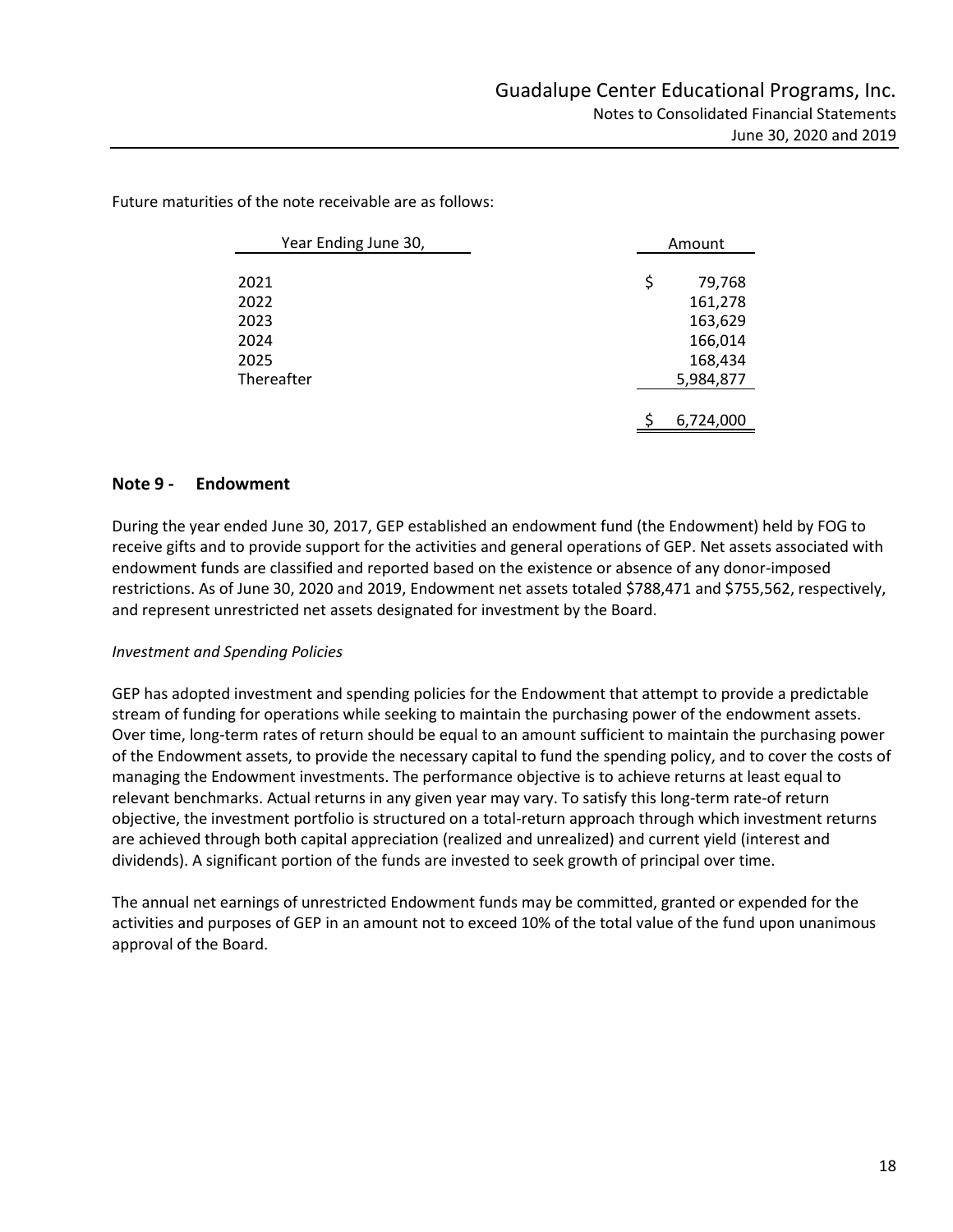|                                                                                                | 2020 |                  |  | 2019             |
|------------------------------------------------------------------------------------------------|------|------------------|--|------------------|
| Endowment net assets, beginning of year<br>Purchase (sale) of investments<br>Investment return |      | 755.562<br>(707) |  | 715,194          |
| Interest and dividends, net of fees<br>Net realized and unrealized gain                        |      | 19,516<br>14,100 |  | 23,758<br>16,610 |
| Endowment net assets, end of year                                                              |      | 788,471          |  | 755,562          |

Changes in Endowment net assets for the years ended June 30, 2020 and 2019, are as follows:

## **Note 10 - Beneficial Interest in Assets Held by Recipient Organization**

In approximately 1985, an endowment fund with donor restrictions that are perpetual in nature was established with Catholic Foundation of Utah (CFU). CFU is responsible for the investment and administration of the fund and the earnings are to be used to benefit GEP. The restricted corpus balance is \$165,000 at June 30, 2020 and 2019. GEP does not believe that CFU has variance power as defined by GAAP and, therefore, records its interest in the changes in the net assets of CFU related to this Endowment.

At June 30, 2020 and 2019, GEP has recorded \$230,457 and \$233,201, respectively, as its interest in the net assets of CFU relating to this Endowment. During the years ended June 30, 2020 and 2019, GEP recorded a gain of \$4,135 and \$13,688, respectively, as change in interest in the net assets of CFU and received a distribution of interest in net assets of CFU of \$0 for each year.

Investments maintained by CFU on behalf of GEP in an endowment fund are carried at fair value, and realized and unrealized gains and losses are reflected in the consolidated statements of activities.

Account activity for the years ended June 30, 2020 and 2019, is reflected in the following table:

|                                                                               |   | 2020      |     | 2019      |
|-------------------------------------------------------------------------------|---|-----------|-----|-----------|
| Interest in the net assets of recipient organization, beginning of year       | S | 233,201   | \$. | 219,513   |
| Contribution                                                                  |   | 100       |     |           |
| Investment returns (net of expenses)                                          |   |           |     |           |
| Net realized and unrealized gains and losses                                  |   | 4,135     |     | 13,688    |
| Withdrawals/amounts appropriated for operations                               |   | (6, 979)  |     |           |
| Interest in the net assets of recipient organization, end of year             |   | 230,457   |     | 233,201   |
| Allocated to net assets subject to endowment spending<br>policy appropriation |   | (65, 357) |     | (68, 201) |
| Net assets with donor restrictions - perpetual in nature, end of year         |   | 165,100   |     | 165,000   |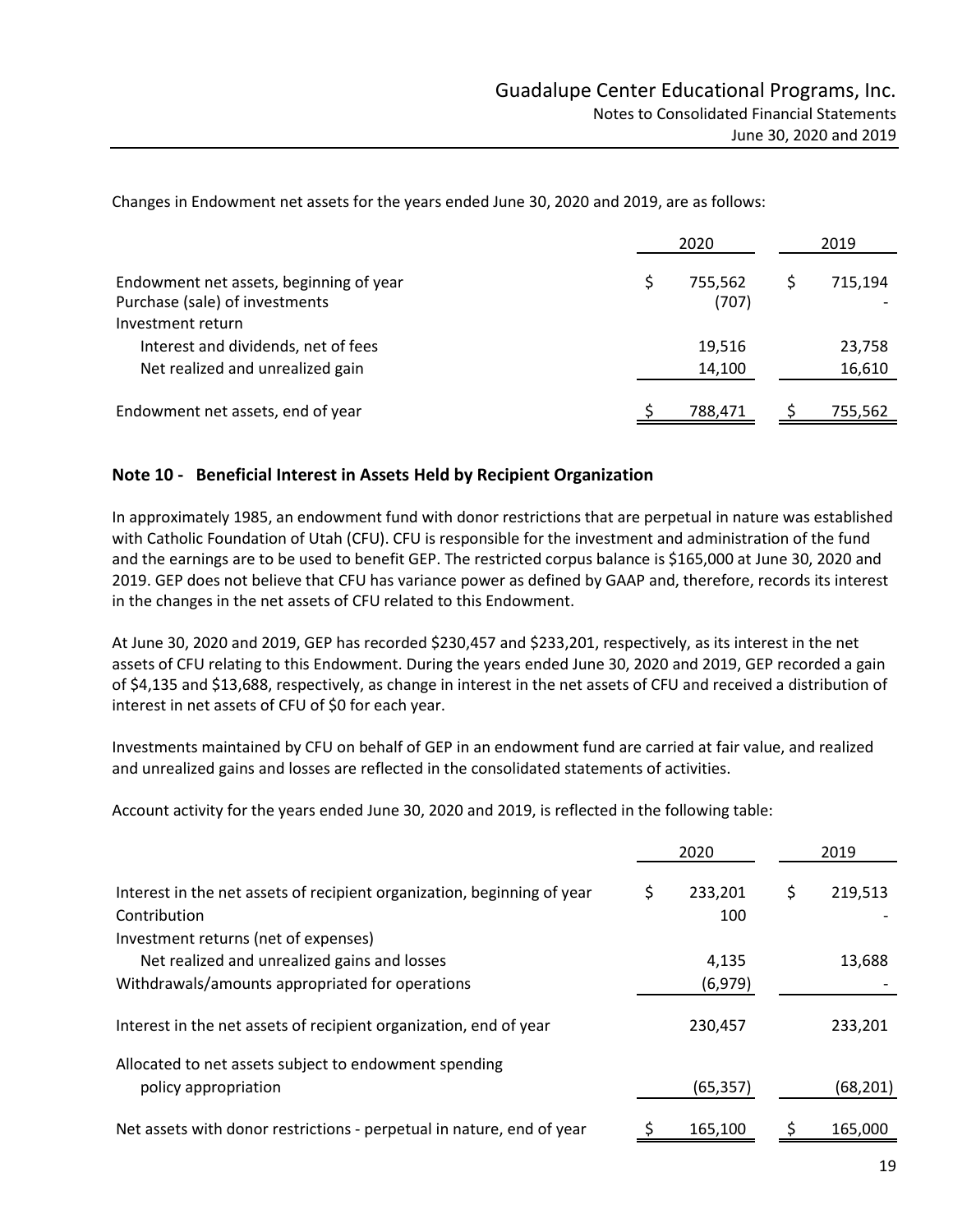The Board has interpreted state law to not require the preservation of the purchasing power (real value) of the permanent Endowment funds unless explicit donor stipulations specify otherwise. The donor of the Endowment has specifically stipulated that the original endowment principal may only be expended with the prior written consent of the donor. For the years ended June 30, 2020 and 2019, \$0 was appropriated from previous appreciation of the endowment fund and was released.

### **Note 11 - Fair Value Measurements**

Certain assets are reported at fair value in the consolidated financial statements. Fair value is the price that would be received to sell an asset or paid to transfer a liability in an orderly transaction in the principal, or most advantageous market at the measurement date under current market conditions regardless of whether that price is directly observable or estimated using another valuation technique. Inputs used to determine fair value refer broadly to the assumptions that market participants would use in pricing the asset or liability, including assumptions about risk. Inputs may be observable or unobservable. Observable inputs are inputs that reflect the assumptions market participants would use in pricing the asset or liability based on market data obtained from sources independent of the reporting entity. Unobservable inputs are inputs that reflect the reporting entity's own assumptions about the assumptions market participants would use in pricing the asset or liability based on the best information available. A three-tier hierarchy categorizes the inputs as follows:

Level 1 – Quoted prices (unadjusted) in active markets for identical assets or liabilities that can be accessed at the measurement date.

Level 2 – Inputs other than quoted prices included within Level 1 that are observable for the asset or liability, either directly or indirectly. These include quoted prices for similar assets or liabilities in active markets, quoted prices for identical or similar assets or liabilities in markets that are not active, inputs other than quoted prices that are observable for the asset or liability, and market-corroborated inputs.

Level 3 – Unobservable inputs for the asset or liability. In these situations, inputs are developed using the best information available in the circumstances.

In some cases, the inputs used to measure the fair value of an asset or a liability might be categorized within different levels of the fair value hierarchy. In those cases, the fair value measurement is categorized in its entirety in the same level of the fair value hierarchy as the lowest level input that is significant to the entire measurement. Assessing the significance of a particular input to entire measurement requires judgment, taking into account factors specific to the asset or liability. The categorization of an asset within the hierarchy is based upon the pricing transparency of the asset and does not necessarily correspond to GEP's assessment of the quality, risk or liquidity profile of the asset or liability.

Investment assets and endowment investment assets are classified within Level 1 because they are comprised of open-end mutual funds with readily determinable fair values based on daily redemption values. The fair value of GEP's beneficial interest in assets held by CFU is based on the fair value of fund investments as reported by CFU. These are considered to be Level 3 measurements.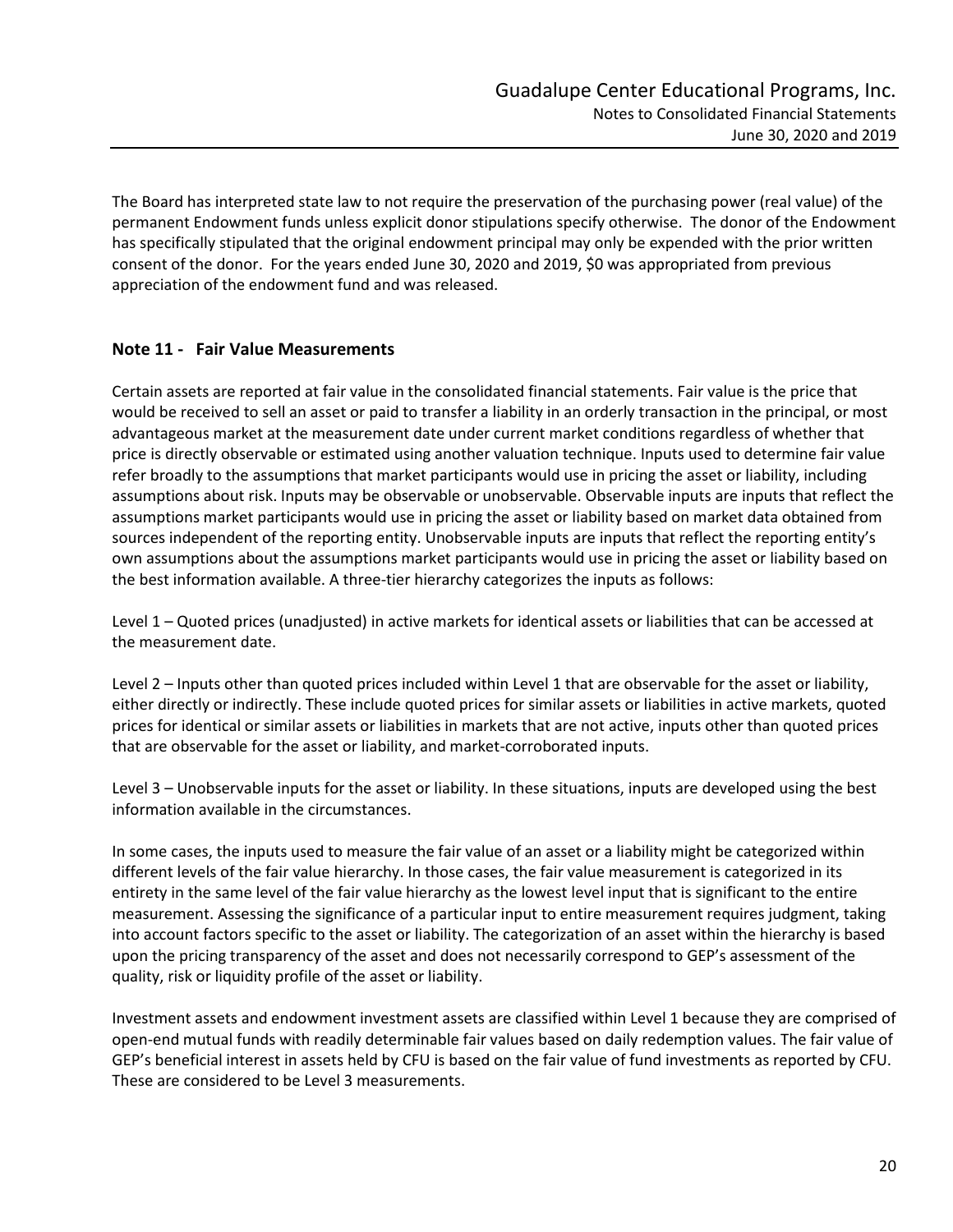|                                                                                                                                                                                            |    |                                                                                                                                                                                                                                             |    |  |    | Notes to Consolidated Financial Statements |    | Guadalupe Center Educational Programs, Inc.<br>June 30, 2020 and 2019 |
|--------------------------------------------------------------------------------------------------------------------------------------------------------------------------------------------|----|---------------------------------------------------------------------------------------------------------------------------------------------------------------------------------------------------------------------------------------------|----|--|----|--------------------------------------------|----|-----------------------------------------------------------------------|
| The following table presents assets measured at fair value on a recurring basis at June 30, 2020:                                                                                          |    |                                                                                                                                                                                                                                             |    |  |    |                                            |    |                                                                       |
| Assets                                                                                                                                                                                     |    | Fair Value Measurements at Report Date Using<br>Quoted Prices in<br>Significant<br>Other<br><b>Active Markets</b><br>Significant<br>for Identical<br>Observable<br>Unobservable<br>Assets (Level 1)<br>Inputs (Level 2)<br>Inputs (Level 3) |    |  |    | Total                                      |    |                                                                       |
| Beneficial interest in                                                                                                                                                                     |    |                                                                                                                                                                                                                                             |    |  |    |                                            |    |                                                                       |
| assets held by recipient organization                                                                                                                                                      | -Ş |                                                                                                                                                                                                                                             |    |  |    | 230,457                                    | S. | 230,457                                                               |
| Investments<br>Cash and money market funds<br>Fixed income mutual funds<br>U.S. equity mutual funds<br><b>Equity securities</b>                                                            | \$ | 21,736<br>268,284<br>132,253<br>117,837                                                                                                                                                                                                     | \$ |  | \$ |                                            | \$ | 21,736<br>268,284<br>132,253<br>117,837                               |
|                                                                                                                                                                                            |    | 540,110                                                                                                                                                                                                                                     |    |  |    |                                            |    | 540,110                                                               |
| <b>Endowment investments</b><br>Cash and money market funds<br>Fixed income mutual funds<br>U.S. equity mutual funds<br>International equity mutual funds<br>Asset allocation mutual funds | \$ | 3,037<br>283,580<br>302,373<br>170,013<br>29,468                                                                                                                                                                                            | \$ |  | \$ |                                            | \$ | 3,037<br>283,580<br>302,373<br>170,013<br>29,468                      |
|                                                                                                                                                                                            |    |                                                                                                                                                                                                                                             |    |  |    |                                            |    |                                                                       |

|                                                                                                                      | <b>Beneficial</b><br>Interest in Assets<br>Held by Recipient<br>Organization |  |  |  |
|----------------------------------------------------------------------------------------------------------------------|------------------------------------------------------------------------------|--|--|--|
| Balance at June 30, 2019<br>Purchases/contributions of investments<br>Investment return, net<br><b>Distributions</b> | 233,201<br>Ś<br>100<br>4,135<br>(6,979)                                      |  |  |  |
| Balance at June 30, 2020                                                                                             | 230,457                                                                      |  |  |  |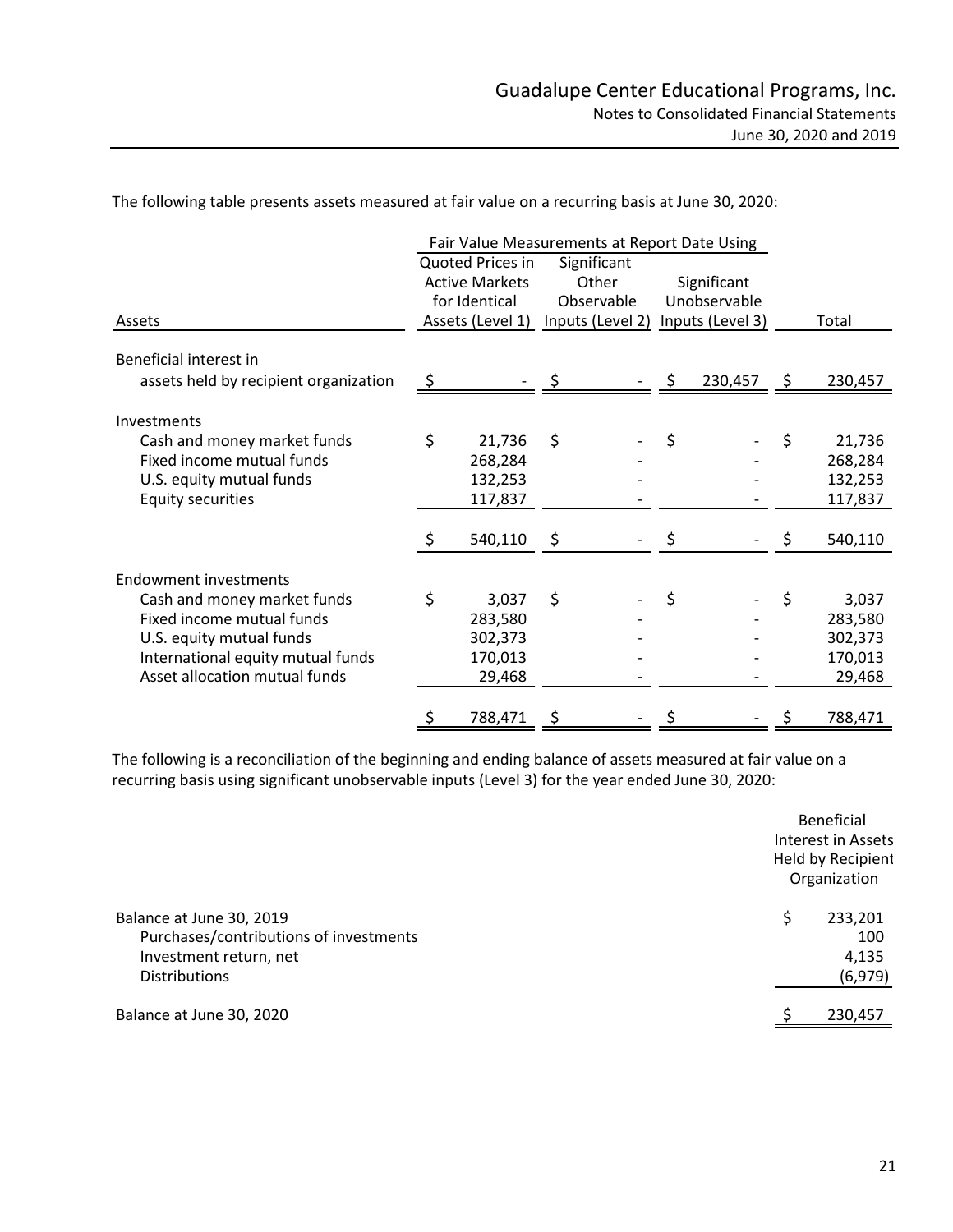|                                                                                                                   |    |                                              |                     |    |                             |    | Guadalupe Center Educational Programs, Inc. |
|-------------------------------------------------------------------------------------------------------------------|----|----------------------------------------------|---------------------|----|-----------------------------|----|---------------------------------------------|
|                                                                                                                   |    |                                              |                     |    |                             |    |                                             |
|                                                                                                                   |    |                                              |                     |    |                             |    | Notes to Consolidated Financial Statements  |
|                                                                                                                   |    |                                              |                     |    |                             |    | June 30, 2020 and 2019                      |
|                                                                                                                   |    |                                              |                     |    |                             |    |                                             |
| The following table presents assets and liabilities measured at fair value on a recurring basis at June 30, 2019: |    |                                              |                     |    |                             |    |                                             |
|                                                                                                                   |    | Fair Value Measurements at Report Date Using |                     |    |                             |    |                                             |
|                                                                                                                   |    | Quoted Prices in                             | Significant         |    |                             |    |                                             |
|                                                                                                                   |    | <b>Active Markets</b><br>for Identical       | Other<br>Observable |    | Significant<br>Unobservable |    |                                             |
| Assets                                                                                                            |    | Assets (Level 1)                             | Inputs (Level 2)    |    | Inputs (Level 3)            |    | Total                                       |
|                                                                                                                   |    |                                              |                     |    |                             |    |                                             |
| Beneficial interest in                                                                                            |    |                                              |                     |    |                             |    |                                             |
| assets held by recipient organization                                                                             | Ş  |                                              |                     |    | 233,201                     | -Ş | 233,201                                     |
| Investments                                                                                                       |    |                                              |                     |    |                             |    |                                             |
| Cash and money market funds                                                                                       | \$ | 12,725                                       | \$                  | \$ |                             | \$ | 12,725                                      |
| Fixed income mutual funds                                                                                         |    | 257,749                                      |                     |    |                             |    | 257,749                                     |
| U.S. equity mutual funds                                                                                          |    | 125,722                                      |                     |    |                             |    | 125,722                                     |
|                                                                                                                   |    |                                              | \$                  | \$ |                             | \$ | 396,196                                     |
|                                                                                                                   | \$ | 396.196                                      |                     |    |                             |    |                                             |
|                                                                                                                   |    |                                              |                     |    |                             |    |                                             |
|                                                                                                                   |    |                                              |                     |    |                             |    |                                             |
| Cash and money market funds                                                                                       | \$ | 5,060                                        | \$                  | \$ |                             | \$ | 5,060                                       |
| Fixed income mutual funds                                                                                         |    | 272,183                                      |                     |    |                             |    | 272,183                                     |
| U.S. equity mutual funds                                                                                          |    | 290,239<br>159,592                           |                     |    |                             |    | 290,239                                     |
| International equity mutual funds<br>Asset allocation mutual funds                                                |    | 28,488                                       |                     |    |                             |    | 159,592<br>28,488                           |
| <b>Endowment investments</b>                                                                                      | S  | 755,562                                      |                     |    |                             |    | 755,562                                     |

|                                                    | Beneficial<br>Interest in Assets<br>Held by Recipient<br>Organization |
|----------------------------------------------------|-----------------------------------------------------------------------|
| Balance at June 30, 2018<br>Investment return, net | 219,513<br>Ś.<br>13,688                                               |
| Balance at June 30, 2019                           | 233,201                                                               |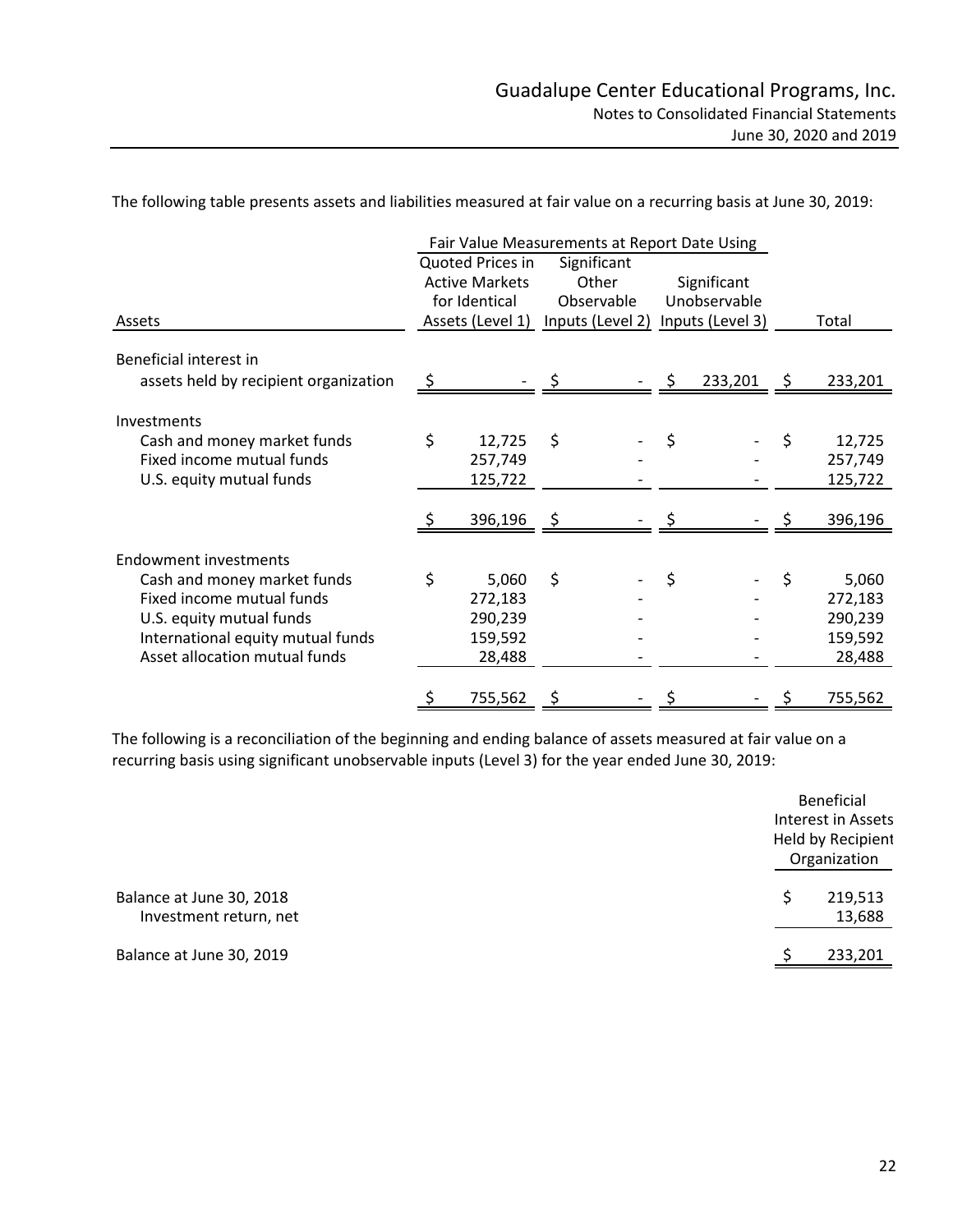#### **Note 12 - Net Investment Return**

Net investment return consists of the following for the years ended June 30, 2020 and 2019:

|                                                         | 2020 |                   | 2019              |
|---------------------------------------------------------|------|-------------------|-------------------|
| Operating investments<br>Interest and dividends         | \$   | 9,756             | \$<br>9,160       |
| Net realized and unrealized gain                        |      | 21,907            | 17,739            |
| Endowment investments                                   |      | 31,663            | 26,899            |
| Interest and dividends                                  |      | 22,547            | 26,601            |
| Net realized and unrealized gain<br>Less custodial fees |      | 14,100<br>(3,031) | 16,610<br>(2,843) |
|                                                         |      | 33,616            | 40,368            |
|                                                         |      | 65,279            | 67,267            |

### **Note 13 - Note Payable – Paycheck Protection Program**

During April 2020, GEP applied for and was granted a \$400,000 loan under the Paycheck Protection Program administered by a Small Business Administration (SBA) approved partner. The loan is uncollateralized and is fully guaranteed by the Federal government. The loan accrues interest at a rate of 1%, but payments are not required to begin for six months after the funding of the loan. GEP is eligible for loan forgiveness of up to 100% of the loan, upon meeting certain requirements. While GEP intends to take measures to maximize the loan forgiveness, it cannot reasonably determine the portion of the loan that will ultimately be forgiven. However, GEP expects that based on the available guidance of the SBA, GEP has complied with the program's terms to qualify for full loan forgiveness.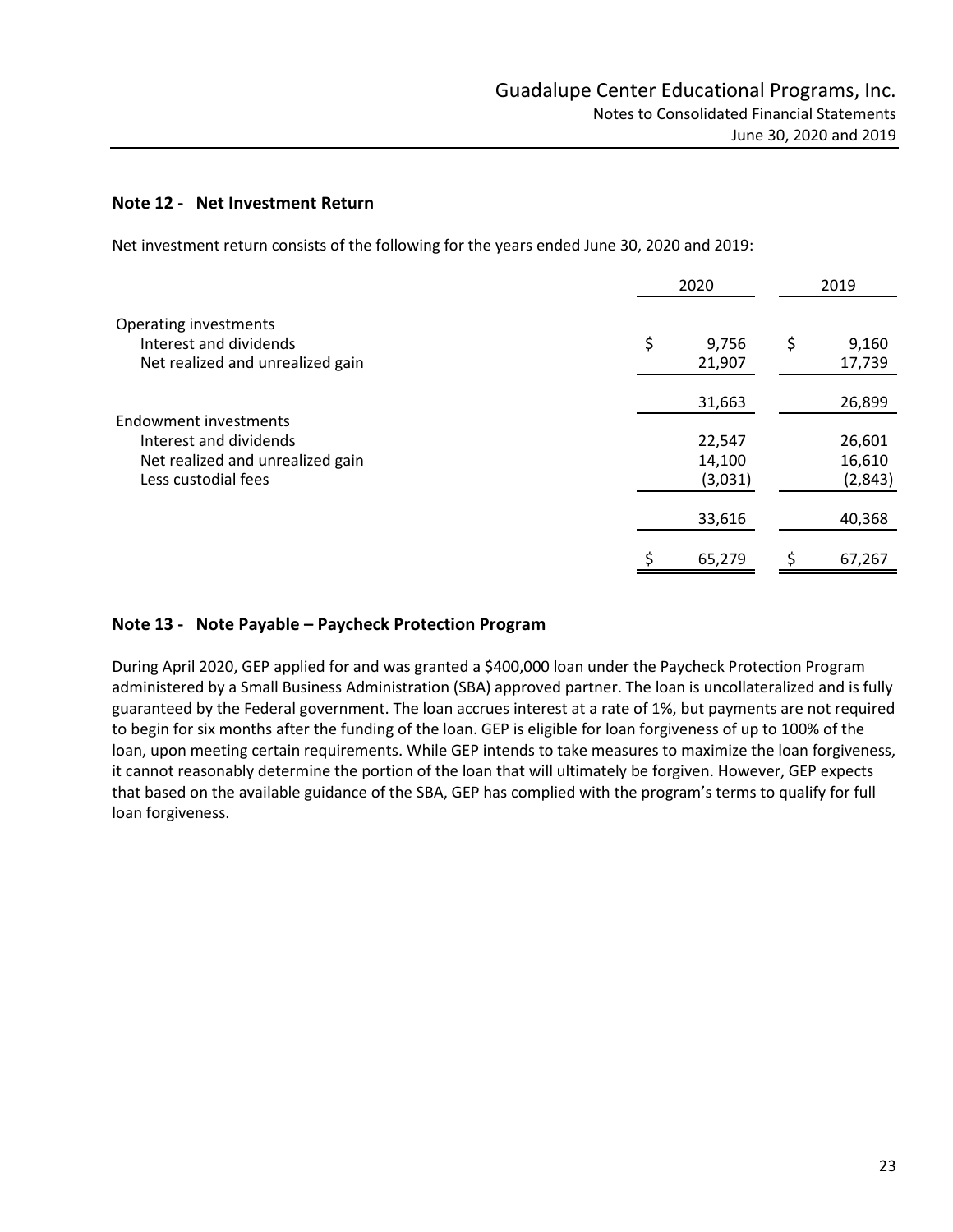# **Note 14 - Long-Term Debt**

Long-term debt consists of the following at June 30, 2020 and 2019:

|                                                                                                                                                                                                                                                                                                                                                                                                                                                                                                                                                                                                                                                                                    | 2020                                                                          | 2019            |
|------------------------------------------------------------------------------------------------------------------------------------------------------------------------------------------------------------------------------------------------------------------------------------------------------------------------------------------------------------------------------------------------------------------------------------------------------------------------------------------------------------------------------------------------------------------------------------------------------------------------------------------------------------------------------------|-------------------------------------------------------------------------------|-----------------|
| Notes payable to Alliance Finance Fund 5, LLC, an unrelated entity<br>involved in the financing of the school building (Note 3), interest at<br>1.00%, quarterly interest-only payments beginning January 9, 2014.<br>No prepayment of these notes permitted prior to the NMTC recapture<br>period. On January 9, 2021, the notes require quarterly payments<br>of principal and interest such that the full amount of the notes and<br>any unpaid interest will be repaid by December 31, 2053. Secured<br>by a trust deed on the property. Net of unamortized debt issuance<br>costs of \$53,528 in 2020 and \$116,441 in 2019, based on an<br>effective interest rate of 1.22%. | 9,696,472<br>\$                                                               | 9,633,559<br>\$ |
|                                                                                                                                                                                                                                                                                                                                                                                                                                                                                                                                                                                                                                                                                    |                                                                               |                 |
| Total long-term debt                                                                                                                                                                                                                                                                                                                                                                                                                                                                                                                                                                                                                                                               | 9,696,472                                                                     | 9,633,559<br>S. |
| Future maturities of long-term debt are as follows:                                                                                                                                                                                                                                                                                                                                                                                                                                                                                                                                                                                                                                |                                                                               |                 |
| Year Ending June 30,                                                                                                                                                                                                                                                                                                                                                                                                                                                                                                                                                                                                                                                               | Amount                                                                        |                 |
| 2021<br>2022<br>2023<br>2024<br>2025<br>Thereafter<br>Unamortized debt issuance costs, net                                                                                                                                                                                                                                                                                                                                                                                                                                                                                                                                                                                         | 125,030<br>251,940<br>254,469<br>257,023<br>259,603<br>8,601,935<br>(53, 528) |                 |

\$ 9,696,472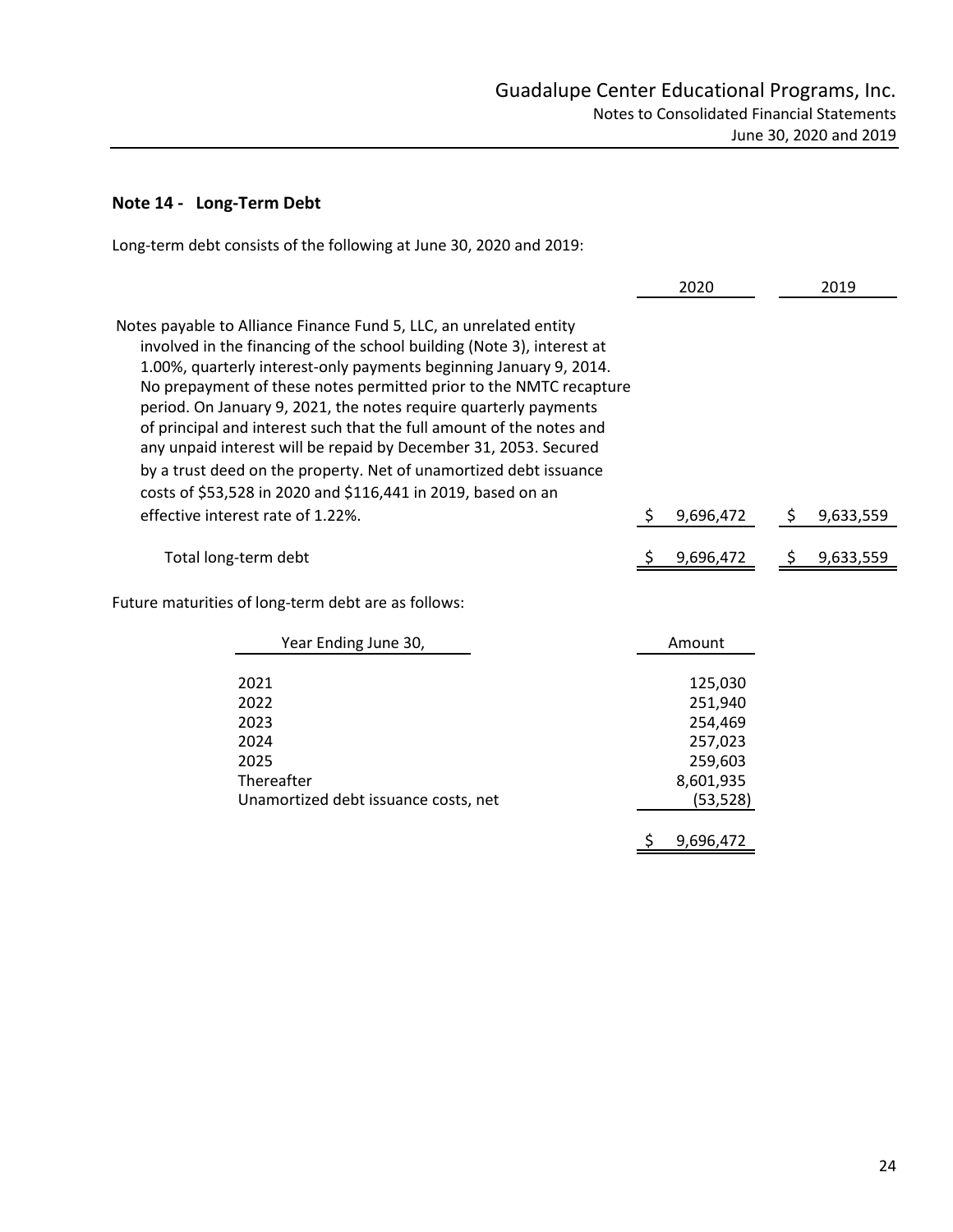#### **Note 15 - Net Assets with Donor Restrictions**

Net assets with donor restrictions consist of the following at June 30, 2020 and 2019:

|                                                                                                              | 2020 |         |    | 2019    |
|--------------------------------------------------------------------------------------------------------------|------|---------|----|---------|
| Subject to expenditure for specified purpose                                                                 |      |         |    |         |
| Capital campaign                                                                                             | \$   | 97,565  | \$ | 128,594 |
| Restricted cash - CDE fees                                                                                   |      | 18,111  |    | 76,611  |
| <b>Early Learning Center</b>                                                                                 |      | 98,262  |    | 58,066  |
| <b>Adult Education</b>                                                                                       |      | 9,000   |    | 120,342 |
| <b>Guadalupe Charter School</b>                                                                              |      | 12,160  |    | 75,047  |
|                                                                                                              |      | 235,098 |    | 458,660 |
| Endowment                                                                                                    |      |         |    |         |
| Perpetual in nature, not subject to spending policy or appropriation                                         |      | 165,100 |    | 165,000 |
| Perpetual in nature, earnings from which are subject to endowment<br>spending policy appropriation (Note 10) |      | 65,357  |    | 68,201  |
|                                                                                                              |      | 230,457 |    | 233,201 |
|                                                                                                              |      | 465,555 | Ş  | 691,861 |

### **Note 16 - Defined Contribution Retirement Plan**

GEP sponsors a defined contribution retirement plan (the Plan). All employees who have attained the age of 21 are eligible to participate in the Plan. GEP makes matching plan contributions on behalf of participating, eligible employees in the amount of 50% of deferred employee compensation not to exceed 10% of their salary. Effective January 1, 2019, the Plan merged into the UAPCS Retirement Plan, a qualified multiemployer plan. In connection with this merger, all participant accounts became 100% vested. For the years ended June 30, 2020 and 2019, GEP contributed \$63,974 and \$40,987, respectively, to the Plan.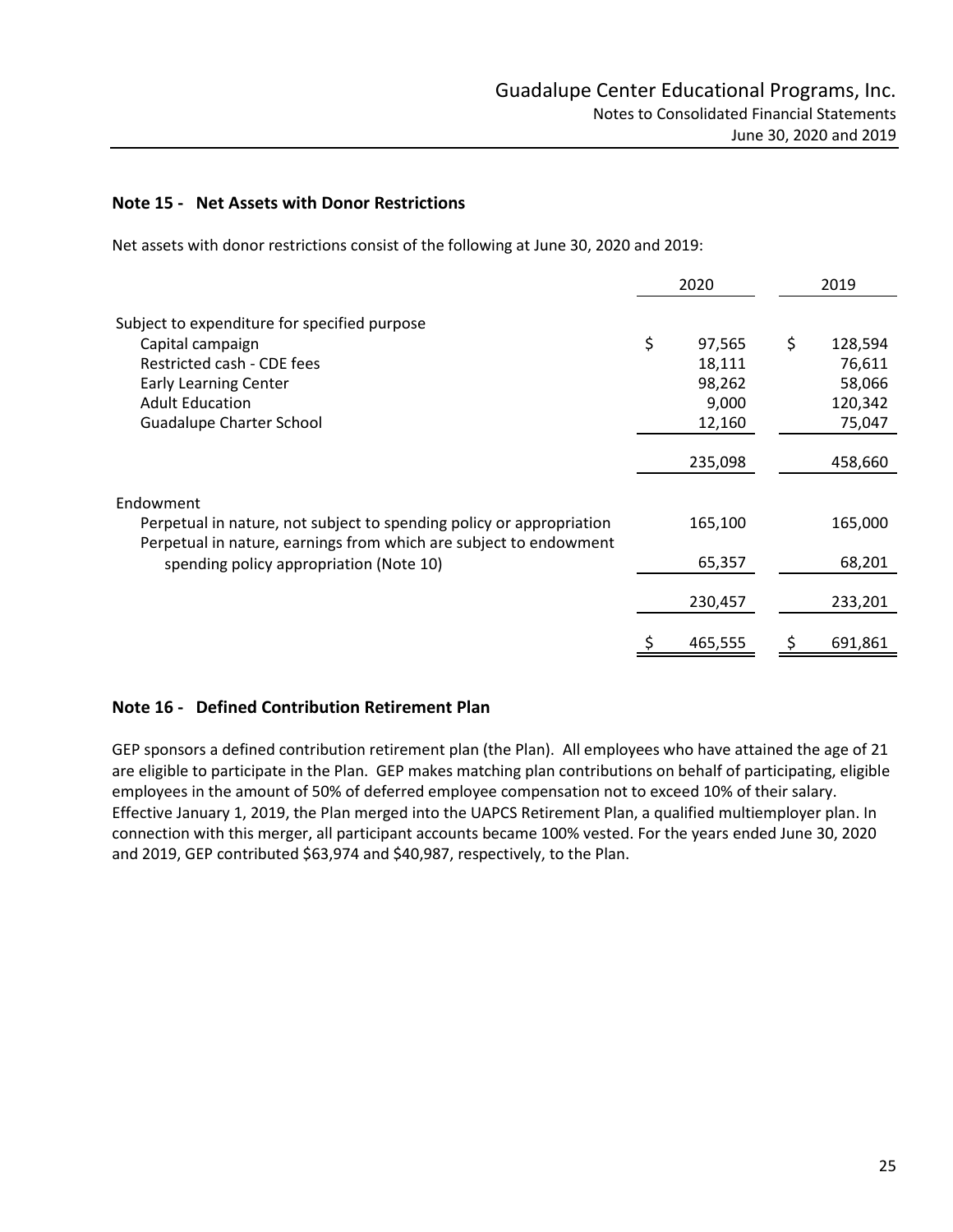

Supplementary Information June 30, 2020 and 2019 Guadalupe Center Educational Programs, Inc.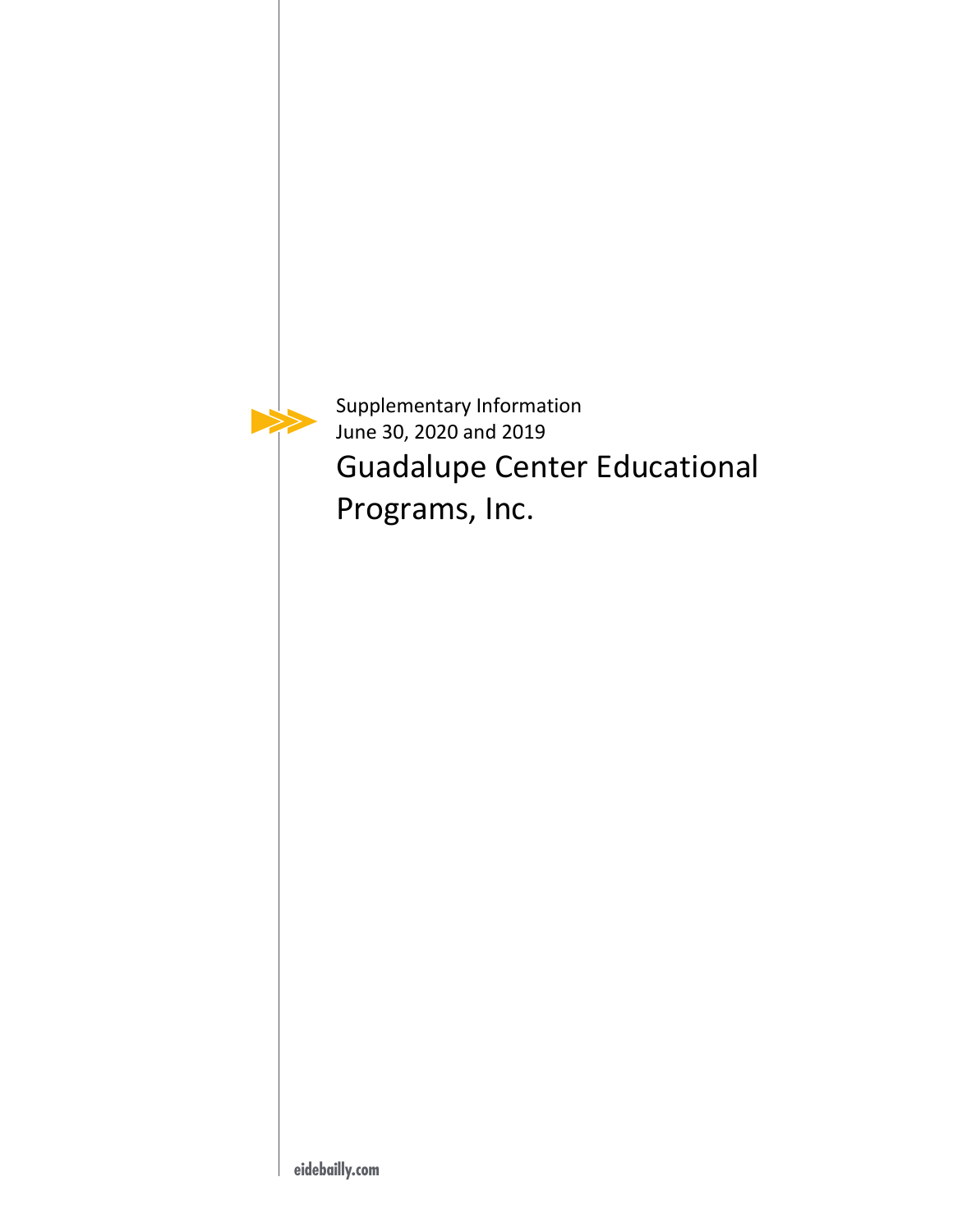June 30, 2020

<span id="page-28-0"></span>

|                                              | <b>GEP</b>      | Guadalupe<br>Holding Co. | Friends of<br>Guadalupe | Eliminations               | Total            |
|----------------------------------------------|-----------------|--------------------------|-------------------------|----------------------------|------------------|
| Assets                                       |                 |                          |                         |                            |                  |
| Current assets                               |                 |                          |                         |                            |                  |
| Cash and cash equivalents                    | \$1,330,885     | \$<br>9,549              | \$                      | \$                         | \$.<br>1,340,434 |
| Restricted cash                              |                 | 18,111                   |                         |                            | 18,111           |
| Government grants and                        |                 |                          |                         |                            |                  |
| contracts receivable                         | 382,685         |                          |                         |                            | 382,685          |
| Contributions receivable                     | 2,689           |                          |                         |                            | 2,689            |
| Intercompany receivable<br>Other receivables | 651,340         |                          |                         | (651, 340)                 |                  |
| Prepaid expenses and deposits                | 5,801<br>12,118 |                          |                         |                            | 5,801<br>12,118  |
|                                              |                 |                          |                         |                            |                  |
| Total current assets                         | 2,385,518       | 27,660                   |                         | (651, 340)                 | 1,761,838        |
| Property and equipment, net                  | 206,620         | 7,866,239                |                         | (1,230,138)                | 6,842,721        |
| Note receivable                              |                 |                          | 6,724,000               |                            | 6,724,000        |
| Restricted cash                              |                 |                          |                         |                            |                  |
| Investments                                  | 540,110         |                          |                         |                            | 540,110          |
| Endowment - investments                      |                 |                          | 788,471                 |                            | 788,471          |
| Beneficial interest in assets held           |                 |                          |                         |                            |                  |
| by recipient organization                    | 230,457         |                          |                         |                            | 230,457          |
|                                              | \$3,362,705     | \$7,893,899              | \$7,512,471             | \$(1,881,478) \$16,887,597 |                  |
| Liabilities and Net Assets                   |                 |                          |                         |                            |                  |
| <b>Current liabilities</b>                   |                 |                          |                         |                            |                  |
| Accounts payable                             | \$<br>35,888    | \$<br>785                | \$                      | \$                         | \$<br>36,673     |
| <b>Accrued liabilities</b>                   | 383,396         |                          |                         |                            | 383,396          |
| Deferred revenue                             | 214,600         |                          |                         |                            | 214,600          |
| Intercompany payable                         |                 |                          | 651,340                 | (651, 340)                 |                  |
| <b>Payment Protection Program</b>            | 400,000         |                          |                         |                            | 400,000          |
| <b>Total current liabilities</b>             | 1,033,884       | 785                      | 651,340                 | (651, 340)                 | 1,034,669        |
|                                              |                 |                          |                         |                            |                  |
| Long-term debt                               |                 | 9,750,000                |                         |                            | 9,750,000        |
| Unamortized debt issuance costs              | (9,386)         | (44, 142)                |                         |                            | (53, 528)        |
| Long-term debt, less unamortized             |                 |                          |                         |                            |                  |
| debt issuance costs                          | (9,386)         | 9,705,858                |                         |                            | 9,696,472        |
|                                              |                 |                          |                         |                            |                  |
| <b>Total liabilities</b>                     | 1,024,498       | 9,706,643                | 651,340                 | (651, 340)                 | 10,731,141       |
|                                              |                 |                          |                         |                            |                  |

(Continued)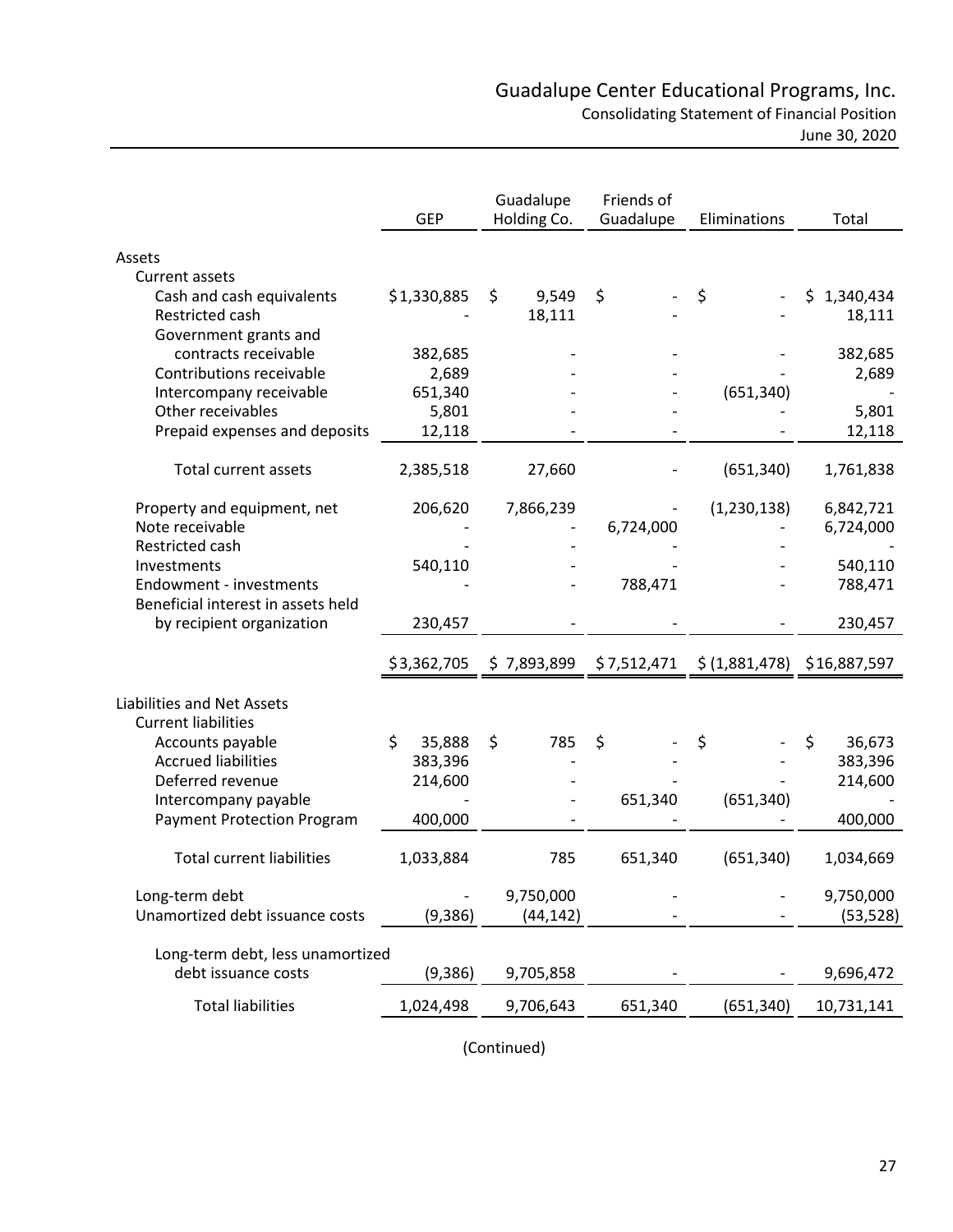Consolidating Statement of Financial Position

June 30, 2020

|                                                                          | <b>GEP</b>  | Guadalupe<br>Holding Co. | Friends of<br>Guadalupe | Eliminations                | Total        |
|--------------------------------------------------------------------------|-------------|--------------------------|-------------------------|-----------------------------|--------------|
| Net Assets                                                               |             |                          |                         |                             |              |
| Without donor restrictions<br>Undesignated<br>Board designated endowment | \$1,872,652 | \$(1,812,744)            | \$6,072,660<br>788,471  | \$ (1,230,138) \$ 4,902,430 | 788,471      |
| Total net assets without                                                 |             |                          |                         |                             |              |
| donor restrictions                                                       | 1,872,652   | (1,812,744)              | 6,861,131               | (1,230,138)                 | 5,690,901    |
| With donor restrictions                                                  |             |                          |                         |                             |              |
| Purpose restrictions                                                     | 235,098     |                          |                         |                             | 235,098      |
| Endowment                                                                | 230,457     |                          |                         |                             | 230,457      |
| Total net assets with                                                    |             |                          |                         |                             |              |
| donor restrictions                                                       | 465,555     |                          |                         |                             | 465,555      |
|                                                                          |             |                          |                         |                             |              |
| Total net assets                                                         | 2,338,207   | (1,812,744)              | 6,861,131               | (1,230,138)                 | 6,156,456    |
|                                                                          | \$3,362,705 | \$7,893,899              | \$7,512,471             | \$ (1,881,478)              | \$16,887,597 |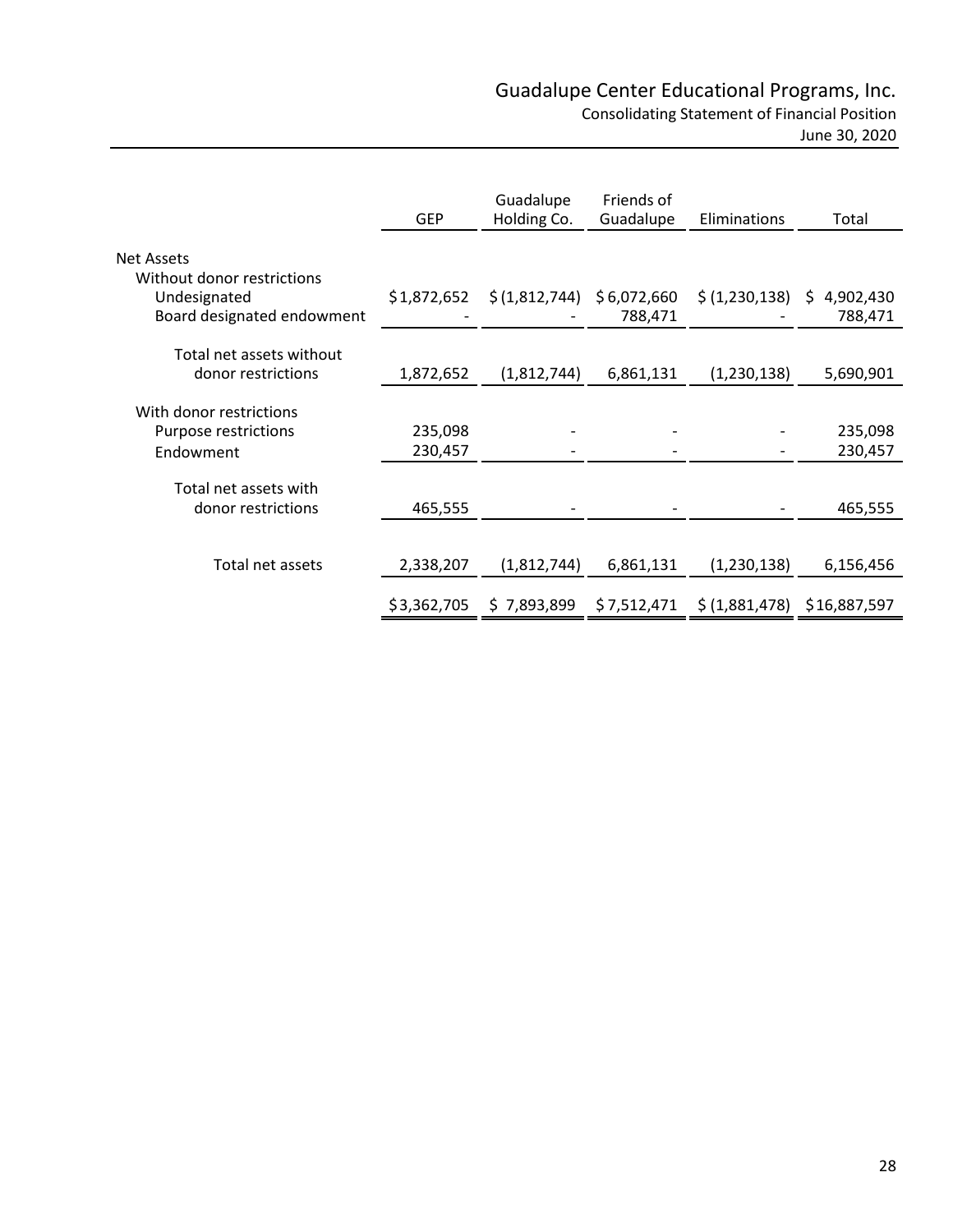|                                                         |               |                |            | Guadalupe Center Educational Programs, Inc.          |                        |
|---------------------------------------------------------|---------------|----------------|------------|------------------------------------------------------|------------------------|
|                                                         |               |                |            | <b>Consolidating Statement of Financial Position</b> |                        |
|                                                         |               |                |            |                                                      | June 30, 2019          |
|                                                         |               |                |            |                                                      |                        |
|                                                         |               | Guadalupe      | Friends of |                                                      |                        |
|                                                         | <b>GEP</b>    | Holding Co.    | Guadalupe  | Eliminations                                         | Total                  |
|                                                         |               |                |            |                                                      |                        |
| Assets<br>Current assets                                |               |                |            |                                                      |                        |
| Cash and cash equivalents                               | 729,110<br>\$ | \$<br>7,618    | \$         | \$                                                   | \$<br>736,728          |
| Restricted cash                                         |               | 58,500         |            |                                                      | 58,500                 |
| Government grants and                                   |               |                |            |                                                      |                        |
| contracts receivable                                    | 241,535       |                |            |                                                      | 241,535                |
| Contributions receivable                                | 123,748       |                |            |                                                      | 123,748                |
| Intercompany receivable                                 | 651,340       |                |            | (651, 340)                                           |                        |
| Other receivables                                       | 4,585         |                |            |                                                      | 4,585                  |
| Prepaid expenses and deposits                           | 15,309        |                |            |                                                      | 15,309                 |
| <b>Total current assets</b>                             | 1,765,627     | 66,118         |            | (651, 340)                                           | 1,180,405              |
|                                                         |               |                |            |                                                      |                        |
| Property and equipment, net<br>Note receivable          | 250,449       | 8,115,680      | 6,724,000  | (1, 267, 228)                                        | 7,098,901<br>6,724,000 |
| Restricted cash                                         |               | 18,111         |            |                                                      | 18,111                 |
| Investments                                             | 396,196       |                |            |                                                      | 396,196                |
| Endowment - investments                                 |               |                | 755,562    |                                                      | 755,562                |
| Beneficial interest in assets held                      |               |                |            |                                                      |                        |
| by recipient organization                               | 233,201       |                |            |                                                      | 233,201                |
|                                                         | \$2,645,473   | \$8,199,909    |            | $$7,479,562$ $$(1,918,568)$ $$16,406,376$            |                        |
| <b>Liabilities and Net Assets</b>                       |               |                |            |                                                      |                        |
| <b>Current liabilities</b>                              |               |                |            |                                                      |                        |
| Accounts payable                                        | \$<br>18,264  | $\zeta$<br>785 | \$         | \$                                                   | \$<br>19,049           |
| <b>Accrued liabilities</b>                              | 287,550       |                |            |                                                      | 287,550                |
| Deferred revenue                                        | 203,152       |                |            |                                                      | 203,152                |
| Intercompany payable                                    |               |                | 651,340    | (651, 340)                                           |                        |
| <b>Total current liabilities</b>                        | 508,966       | 785            | 651,340    | (651, 340)                                           | 509,751                |
| Long-term debt                                          |               | 9,750,000      |            |                                                      | 9,750,000              |
| Unamortized debt issuance costs                         | (28, 160)     | (88, 281)      |            |                                                      | (116, 441)             |
|                                                         |               |                |            |                                                      |                        |
| Long-term debt, less unamortized<br>debt issuance costs |               |                |            |                                                      |                        |
|                                                         | (28, 160)     | 9,661,719      |            |                                                      | 9,633,559              |
| <b>Total liabilities</b>                                | 480,806       | 9,662,504      | 651,340    | (651, 340)                                           | 10,143,310             |
|                                                         |               |                |            |                                                      |                        |

(Continued)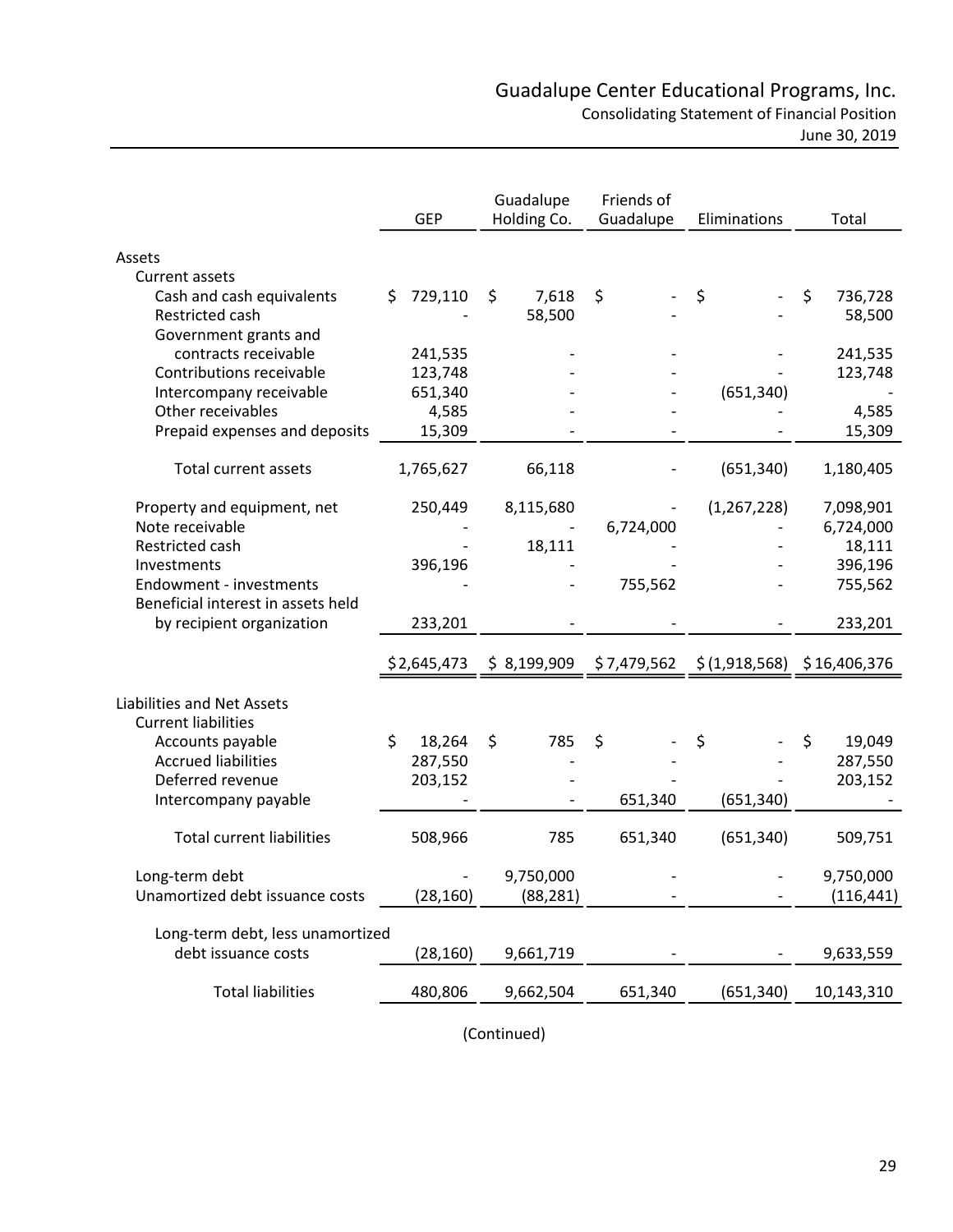Consolidating Statement of Financial Position

June 30, 2019

|                                                                          | <b>GEP</b>  | Guadalupe<br>Holding Co.  | Friends of<br>Guadalupe | Eliminations      | Total                |
|--------------------------------------------------------------------------|-------------|---------------------------|-------------------------|-------------------|----------------------|
| Net Assets                                                               |             |                           |                         |                   |                      |
| Without donor restrictions<br>Undesignated<br>Board designated endowment | \$1,472,806 | \$(1,462,595) \$6,072,660 | 755,562                 | $$(1,267,228)$ \$ | 4,815,643<br>755,562 |
| Total net assets without                                                 |             |                           |                         |                   |                      |
| donor restrictions                                                       | 1,472,806   | (1,462,595)               | 6,828,222               | (1, 267, 228)     | 5,571,205            |
| With donor restrictions                                                  |             |                           |                         |                   |                      |
| Purpose restrictions                                                     | 458,660     |                           |                         |                   | 458,660              |
| Endowment                                                                | 233,201     |                           |                         |                   | 233,201              |
| Total net assets with                                                    |             |                           |                         |                   |                      |
| donor restrictions                                                       | 691,861     |                           |                         |                   | 691,861              |
|                                                                          |             |                           |                         |                   |                      |
| Total net assets                                                         | 2,164,667   | (1,462,595)               | 6,828,222               | (1, 267, 228)     | 6,263,066            |
|                                                                          | \$2,645,473 | \$8,199,909               | \$7,479,562             | \$(1,918,568)     | \$16,406,376         |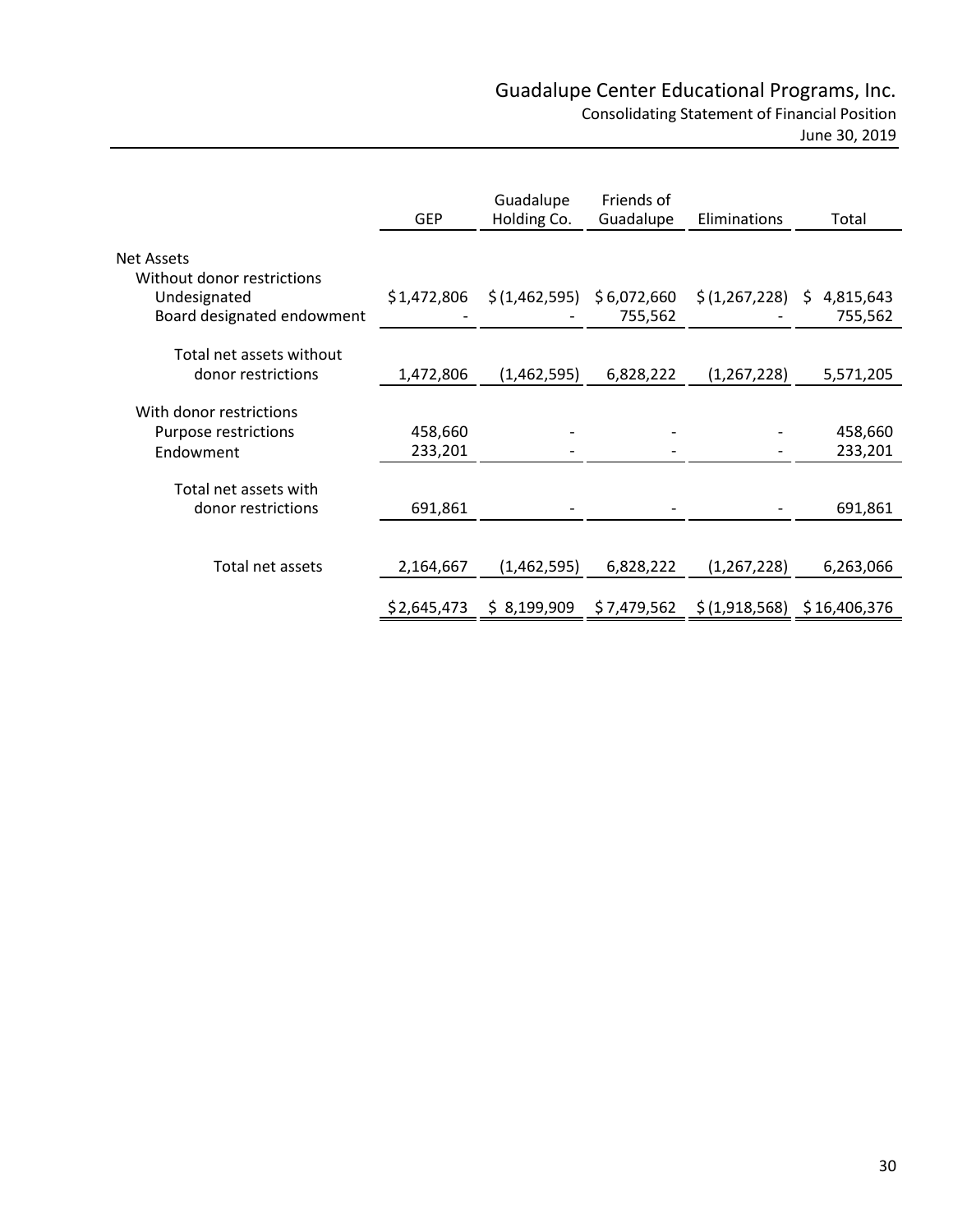<span id="page-32-0"></span>

|                                       | <b>GEP</b>  |           | Guadalupe<br>Holding Co. |            |         | Friends of<br>Guadalupe<br>Eliminations |    |            | Total |           |
|---------------------------------------|-------------|-----------|--------------------------|------------|---------|-----------------------------------------|----|------------|-------|-----------|
| Net Assets Without Donor Restrictions |             |           |                          |            |         |                                         |    |            |       |           |
| Public support                        |             |           |                          |            |         |                                         |    |            |       |           |
| Private donations                     | \$          | 465,830   | \$                       |            | \$      |                                         | \$ | (95, 474)  | -\$   | 370,356   |
| Other                                 |             | 3,680     |                          |            |         |                                         |    |            |       | 3,680     |
| Revenue                               |             |           |                          |            |         |                                         |    |            |       |           |
| Interest income                       |             |           |                          |            |         | 96,783                                  |    |            |       | 96,783    |
| Net investment return                 |             | 31,663    |                          |            |         | 33,616                                  |    |            |       | 65,279    |
| Development fee                       |             | 30,000    |                          |            |         |                                         |    | (30,000)   |       |           |
| Other                                 |             | 4,236     |                          | 132,500    |         |                                         |    | (132,500)  |       | 4,236     |
| Special events revenue                |             | 118,599   |                          |            |         |                                         |    |            |       | 118,599   |
| Less costs of direct                  |             |           |                          |            |         |                                         |    |            |       |           |
| benefits to donors                    |             | (15, 685) |                          |            |         |                                         |    |            |       | (15, 685) |
|                                       |             | 638,323   |                          | 132,500    | 130,399 |                                         |    | (257, 974) |       | 643,248   |
| Net Assets Released from Restrictions |             |           |                          |            |         |                                         |    |            |       |           |
| <b>Restrictions satisfied</b>         |             | 4,981,905 |                          |            |         |                                         |    |            |       | 4,981,905 |
|                                       |             |           |                          |            |         |                                         |    |            |       |           |
| Total public support and revenue      |             |           |                          |            |         |                                         |    |            |       |           |
| without donor restrictions            |             | 5,620,228 |                          | 132,500    | 130,399 |                                         |    | (257, 974) |       | 5,625,153 |
| Expenses                              |             |           |                          |            |         |                                         |    |            |       |           |
| Program services                      |             |           |                          |            |         |                                         |    |            |       |           |
| <b>Guadalupe Charter School</b>       |             | 3,422,309 |                          | 248,486    |         |                                         |    | (112, 341) |       | 3,558,454 |
| <b>Adult Education Program</b>        |             | 519,441   |                          | 44,939     |         |                                         |    | (16, 942)  |       | 547,438   |
| Preschool Program                     |             | 547,085   |                          | 44,647     |         |                                         |    | (13, 854)  |       | 577,878   |
| <b>Toddler Beginnings</b>             |             | 182,718   |                          | 14,369     |         |                                         |    | (7, 485)   |       | 189,602   |
| In-Home Program                       |             | 256,159   |                          | 19,908     |         |                                         |    | (11,070)   |       | 264,997   |
| Total program services                |             | 4,927,712 |                          | 372,349    |         |                                         |    | (161, 692) |       | 5,138,369 |
| <b>Supporting services</b>            |             |           |                          |            |         |                                         |    |            |       |           |
| Management and general                |             | 98,579    |                          | 96,089     |         | 97,490                                  |    | (127, 214) |       | 164,944   |
| Fundraising                           |             | 194,091   |                          | 14,211     |         |                                         |    | (6, 158)   |       | 202,144   |
|                                       |             |           |                          |            |         |                                         |    |            |       |           |
| Total supporting services             |             | 292,670   |                          | 110,300    |         | 97,490                                  |    | (133, 372) |       | 367,088   |
| <b>Total expenses</b>                 |             | 5,220,382 |                          | 482,649    |         | 97,490                                  |    | (295,064)  |       | 5,505,457 |
| Change in Net Assets Without Donor    |             |           |                          |            |         |                                         |    |            |       |           |
| Restrictions                          |             | 399,846   |                          | (350, 149) |         | 32,909                                  |    | 37,090     |       | 119,696   |
|                                       |             |           |                          |            |         |                                         |    |            |       |           |
|                                       | (Continued) |           |                          |            |         |                                         |    |            |       |           |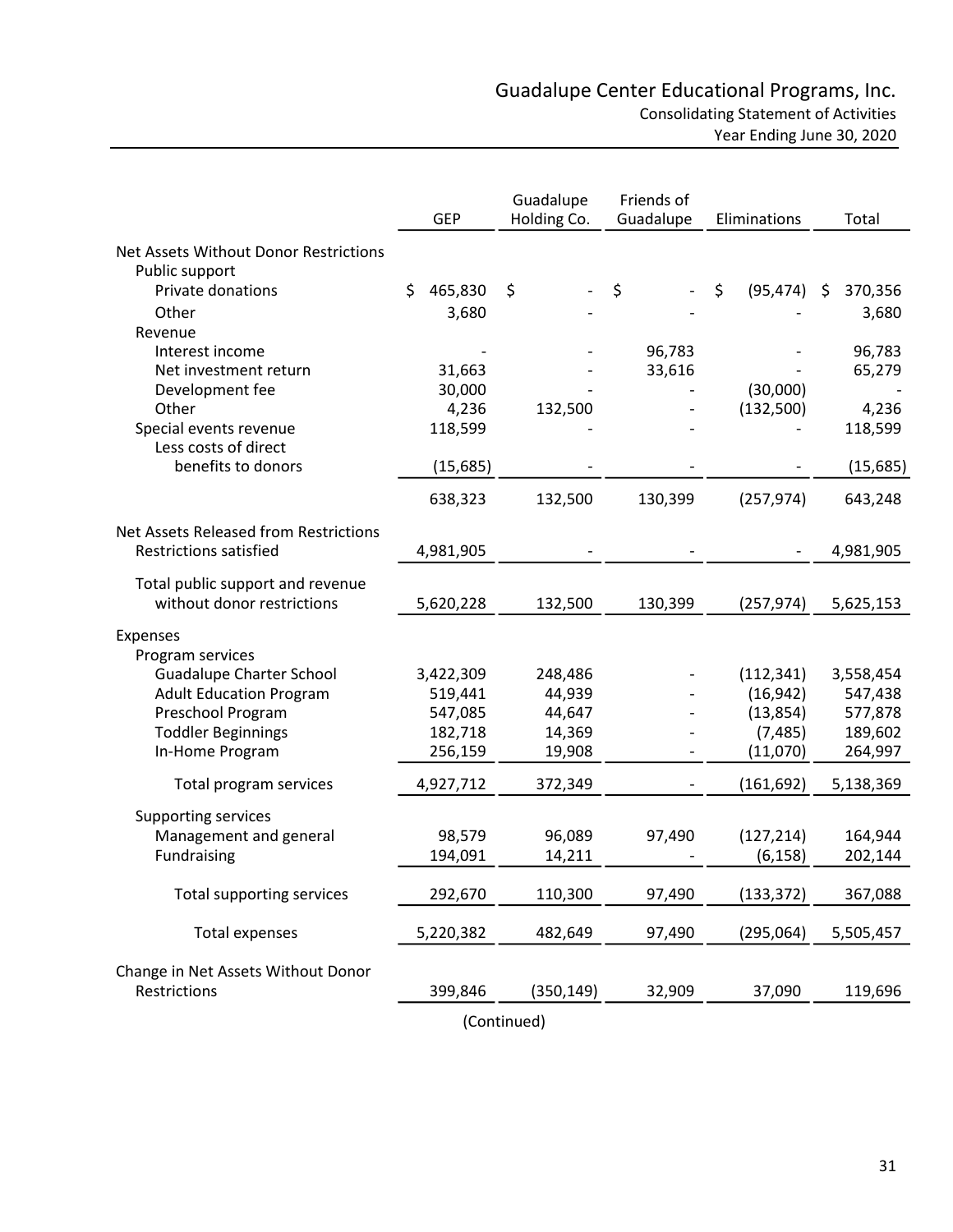|                                                                        | <b>GEP</b>    | Guadalupe<br>Holding Co.  | Friends of<br>Guadalupe | Eliminations                   | Total         |
|------------------------------------------------------------------------|---------------|---------------------------|-------------------------|--------------------------------|---------------|
| <b>With Donor Restrictions</b><br><b>Purpose Restrictions</b>          |               |                           |                         |                                |               |
| Public support<br>Private donations<br>Public grants and contracts     | 687,895<br>Ś. | \$                        | $-$ \$                  | \$<br>$\overline{\phantom{a}}$ | \$<br>687,895 |
| Charter School - federal funding                                       | 577,348       |                           |                         |                                | 577,348       |
| Charter School - state funding                                         | 2,748,915     |                           |                         |                                | 2,748,915     |
| Other government funding                                               | 737,306       |                           |                         |                                | 737,306       |
| Net Assets Released from Restrictions<br><b>Restrictions satisfied</b> | (4,981,905)   |                           |                         |                                | (4,981,905)   |
| Change in Net Assets With Donor<br><b>Restrictions from Operations</b> | (230, 441)    |                           |                         |                                | (230, 441)    |
| Change in Interest in Net Assets of<br><b>Recipient Organization</b>   | 4,135         |                           |                         |                                | 4,135         |
| Change in Net Assets With<br><b>Donor Restrictions</b>                 | (226, 306)    |                           |                         |                                | (226, 306)    |
| Change in Net Assets                                                   | 173,540       | (350, 149)                | 32,909                  | 37,090                         | (106, 610)    |
| Net Assets, Beginning of Year,                                         | 2,164,667     | (1,462,595)               | 6,828,222               | (1, 267, 228)                  | 6,263,066     |
| Net Assets, End of Year                                                | \$2,338,207   | \$(1,812,744) \$6,861,131 |                         | \$(1,230,138)                  | \$6,156,456   |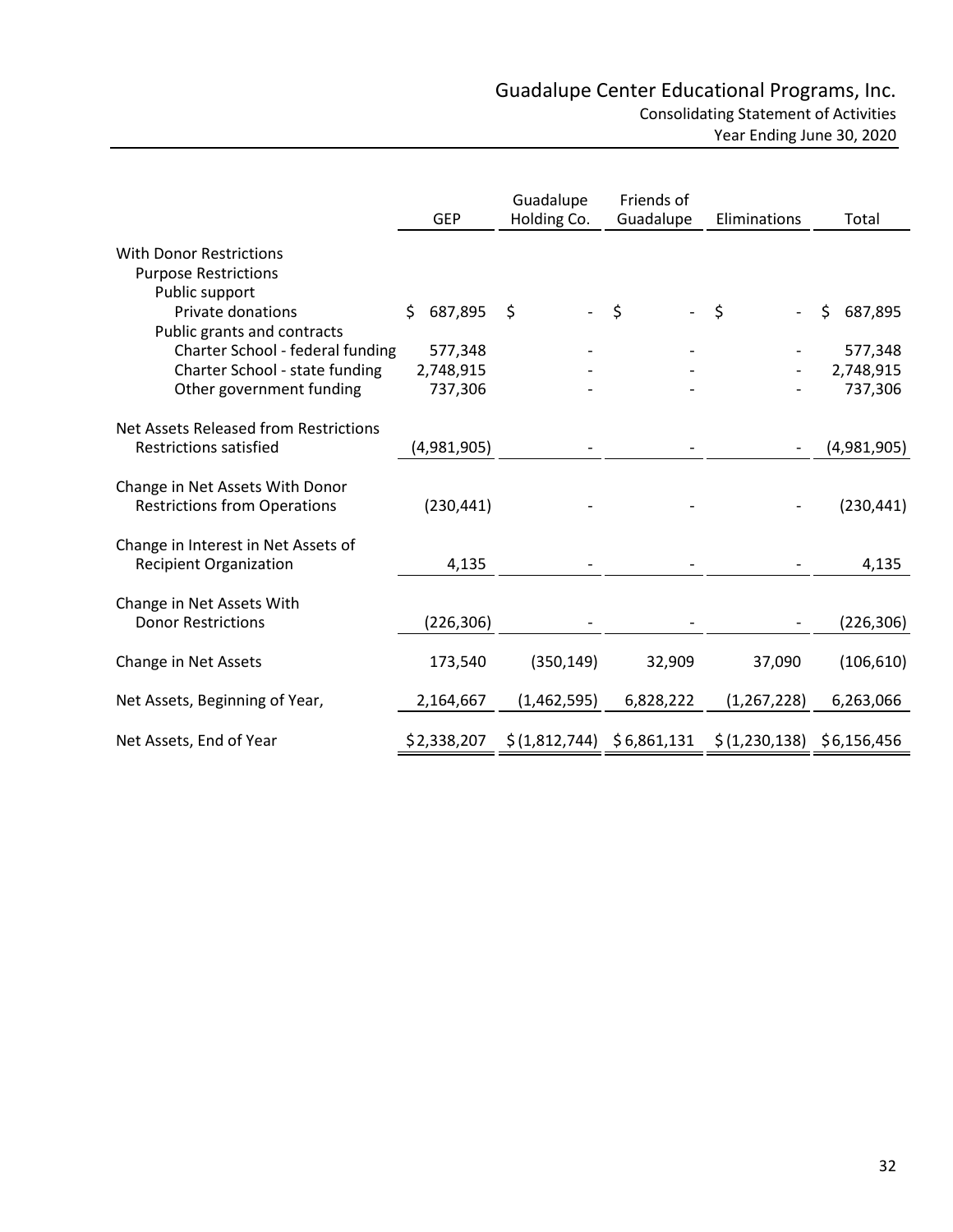|                                              | <b>GEP</b>    | Guadalupe<br>Holding Co. | Friends of<br>Guadalupe | Eliminations         | Total        |  |
|----------------------------------------------|---------------|--------------------------|-------------------------|----------------------|--------------|--|
| Net Assets Without Donor Restrictions        |               |                          |                         |                      |              |  |
| Public support                               |               |                          |                         |                      |              |  |
| Private donations                            | \$<br>124,673 | \$                       | \$                      | $\zeta$<br>(96, 347) | 28,326<br>\$ |  |
| Public grants and contracts                  |               |                          |                         |                      |              |  |
| Revenue                                      |               |                          |                         |                      |              |  |
| Interest income                              |               |                          | 97,490                  |                      | 97,490       |  |
| Net investment return                        | 26,899        |                          | 40,368                  |                      | 67,267       |  |
| Development fee                              | 30,000        |                          |                         | (30,000)             |              |  |
| Other                                        | 2,667         | 132,500                  |                         | (132,500)            | 2,667        |  |
| Special events revenue                       | 164,538       |                          |                         |                      | 164,538      |  |
| Less costs of direct                         |               |                          |                         |                      |              |  |
| benefits to donors                           | (35, 773)     |                          |                         |                      | (35, 773)    |  |
|                                              | 313,004       | 132,500                  | 137,858                 | (258, 847)           | 324,515      |  |
| <b>Net Assets Released from Restrictions</b> |               |                          |                         |                      |              |  |
| <b>Restrictions satisfied</b>                | 4,450,533     |                          |                         |                      | 4,450,533    |  |
|                                              |               |                          |                         |                      |              |  |
| Total public support and revenue             |               |                          |                         |                      |              |  |
| without donor restrictions                   | 4,763,537     | 132,500                  | 137,858                 | (258, 847)           | 4,775,048    |  |
|                                              |               |                          |                         |                      |              |  |
| Expenses<br>Program services                 |               |                          |                         |                      |              |  |
| <b>Guadalupe Charter School</b>              | 3,154,660     | 255,033                  |                         | (112, 962)           | 3,296,731    |  |
| <b>Adult Education Program</b>               | 498,640       | 46,971                   |                         | (17, 135)            | 528,476      |  |
| Preschool Program                            | 333,315       | 28,211                   |                         | (12, 296)            | 349,230      |  |
| <b>Toddler Beginnings</b>                    | 179,971       | 17,194                   |                         | (7, 753)             | 189,412      |  |
| In-Home Program                              | 271,433       | 22,912                   |                         | (11, 355)            | 282,990      |  |
|                                              |               |                          |                         |                      |              |  |
| Total program services                       | 4,438,019     | 370,321                  |                         | (161, 501)           | 4,646,839    |  |
| Supporting services                          |               |                          |                         |                      |              |  |
| Management and general                       | 122,236       | 97,943                   | 97,490                  | (128, 229)           | 189,440      |  |
| Fundraising                                  | 186,148       | 14,728                   |                         | (6, 207)             | 194,669      |  |
|                                              |               |                          |                         |                      |              |  |
| Total supporting services                    | 308,384       | 112,671                  | 97,490                  | (134, 436)           | 384,109      |  |
| <b>Total expenses</b>                        | 4,746,403     | 482,992                  | 97,490                  | (295, 937)           | 5,030,948    |  |
| Change in Net Assets Without Donor           |               |                          |                         |                      |              |  |
| Restrictions                                 | 17,134        | (350, 492)               | 40,368                  | 37,090               | (255,900)    |  |
|                                              |               | (Continued)              |                         |                      |              |  |
|                                              |               |                          |                         |                      |              |  |